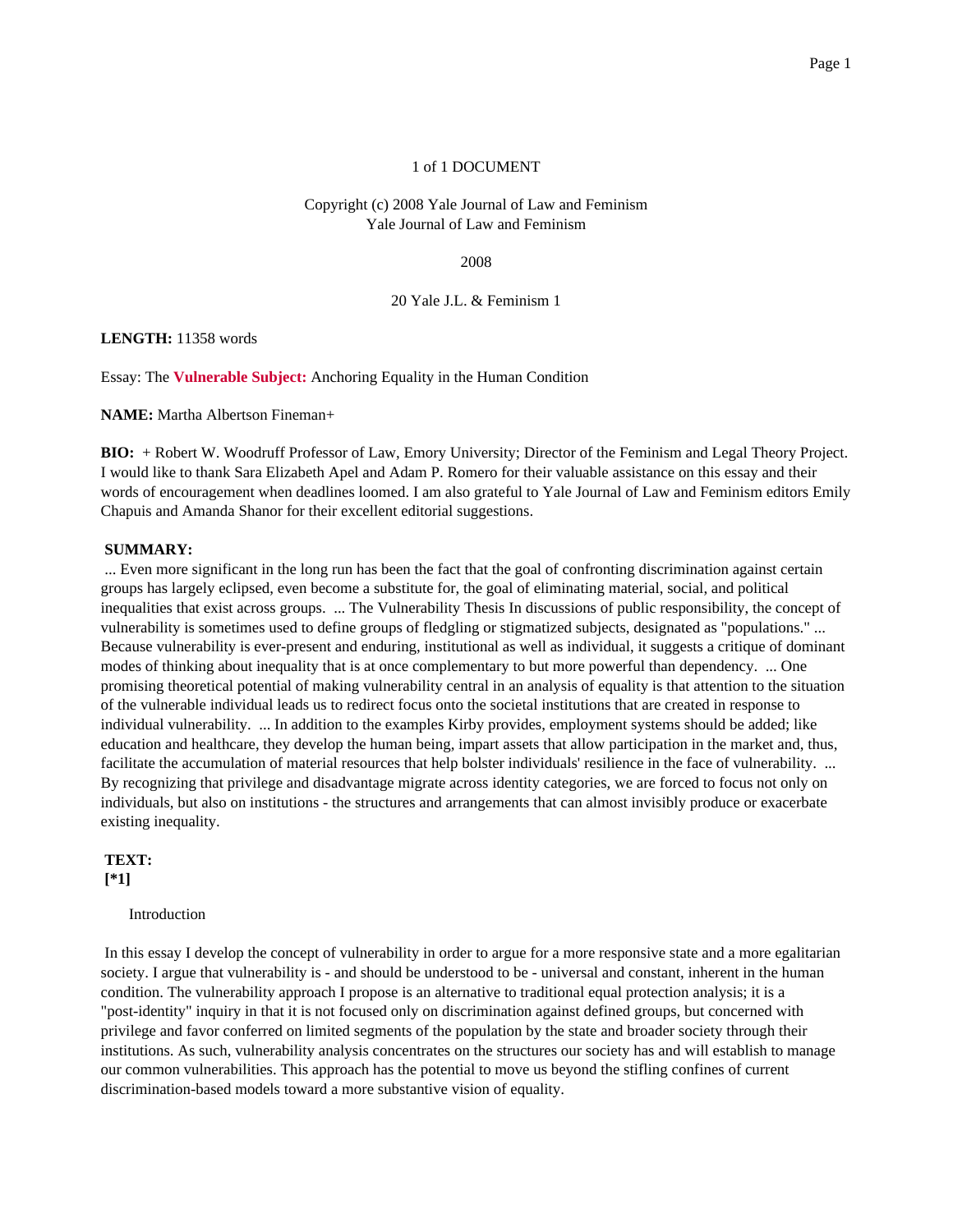To richly theorize a concept of vulnerability is to develop a more complex subject around which to build social policy and law; this new complex subject **[\*2]** can be used to redefine and expand current ideas about state responsibility toward individuals and institutions. In fact, I argue that the "**vulnerable subject**" must replace the autonomous and independent subject asserted in the liberal tradition. Far more representative of actual lived experience and the human condition, the **vulnerable subject** should be at the center of our political and theoretical endeavors. The vision of the state that would emerge in such an engagement would be both more responsive to and responsible for the **vulnerable subject,** a reimagining that is essential if we are to attain a more equal society than currently exists in the United States.

Before further developing the vulnerability thesis, I want to address some conceptual impediments to the idea of a more responsive state. First, an impoverished sense of equality is embedded in our current legal doctrine. We understand equality in terms that are formal, focused on discrimination, and inattentive to underlying societal inequities. Second, the view that the proper role of the state is one of restraint and abstention is politically powerful. Even self-identified progressive social reformers are suspicious of the state; the rhetoric of non-intervention prevails in policy discussions, deterring positive measures designed to address inequalities. Further, we idealize contract and correspondingly reify individual choice in ways that mask society's role in perpetuating inequality. The fact that societal institutions play a significant role in maintaining and extending inequality is the very reason that we need a more active state, one that is responsive to that reality.

### I. The Limits of Formal Equality

For centuries, the concept of "equality" in Western thought has been associated with John Locke's philosophy of liberal individualism (and the creation of the liberal subject).  $n_1$  "Equality" in the liberal model is the expression of the idea that all human beings are by nature free and endowed with the same inalienable rights. Although this vision of equality has inherent radical potential, in the United States today we have come to understand "equality" narrowly as the requirement of sameness of treatment,  $n^2$  a formal anti-discrimination mandate primarily enforced through the courts. We all know the litany of protected categories found in the equal protection doctrine: race, sex, religion, national origin, and so on. n3 These classifications define **[\*3]** individual legal identities and form the main axes around which claims for equal protection can be made. This system of identity categories defines the organization of interest groups. Indeed, these categories ultimately frame the content and influence the direction of American law.

Our current understanding of equality has been shaped in part by the twentieth-century history of the use of the equal protection doctrine as a tool to fight blatant forms of discrimination focused on race, sex, and ethnicity. In particular, feminist legal reformers during the latter part of the century were suspicious of any difference in treatment, even if it was designed to favor women. They demanded formal equality and rejected any "special" consideration because, in their experience, any classification based on asserted gender differences led to exclusion and subordination.

The problem with a formal model of equality is that it is limited in several important ways. Indeed, "equality," reduced to sameness of treatment or a prohibition on discrimination, has proven an inadequate tool to resist or upset persistent forms of subordination and domination.  $n<sup>4</sup>$  While this model might be used to successfully address some situations of discrimination, it fails to protect against others. Nor does our equal protection doctrine provide much protection against discrimination on the basis of categories not recognized as receiving heightened judicial scrutiny, such as disability and sexual orientation.

This version of equality is similarly weak in its ability to address and correct the disparities in economic and social wellbeing among various groups in our society. Formal equality leaves undisturbed - and may even serve to validate existing institutional arrangements that privilege some and disadvantage others. It does not provide a framework for challenging existing allocations of resources and power. n<sup>5</sup> Unless some distortion is perceived to be introduced by impermissible bias, the state is not accountable. Nor is the state understood to appropriately intervene or interfere with the discrimination of private actors, be they in the "free" market or the "private" family. The formal equality model therefore not only fails to take into account existing inequality of circumstances, it also fails to disrupt persistent forms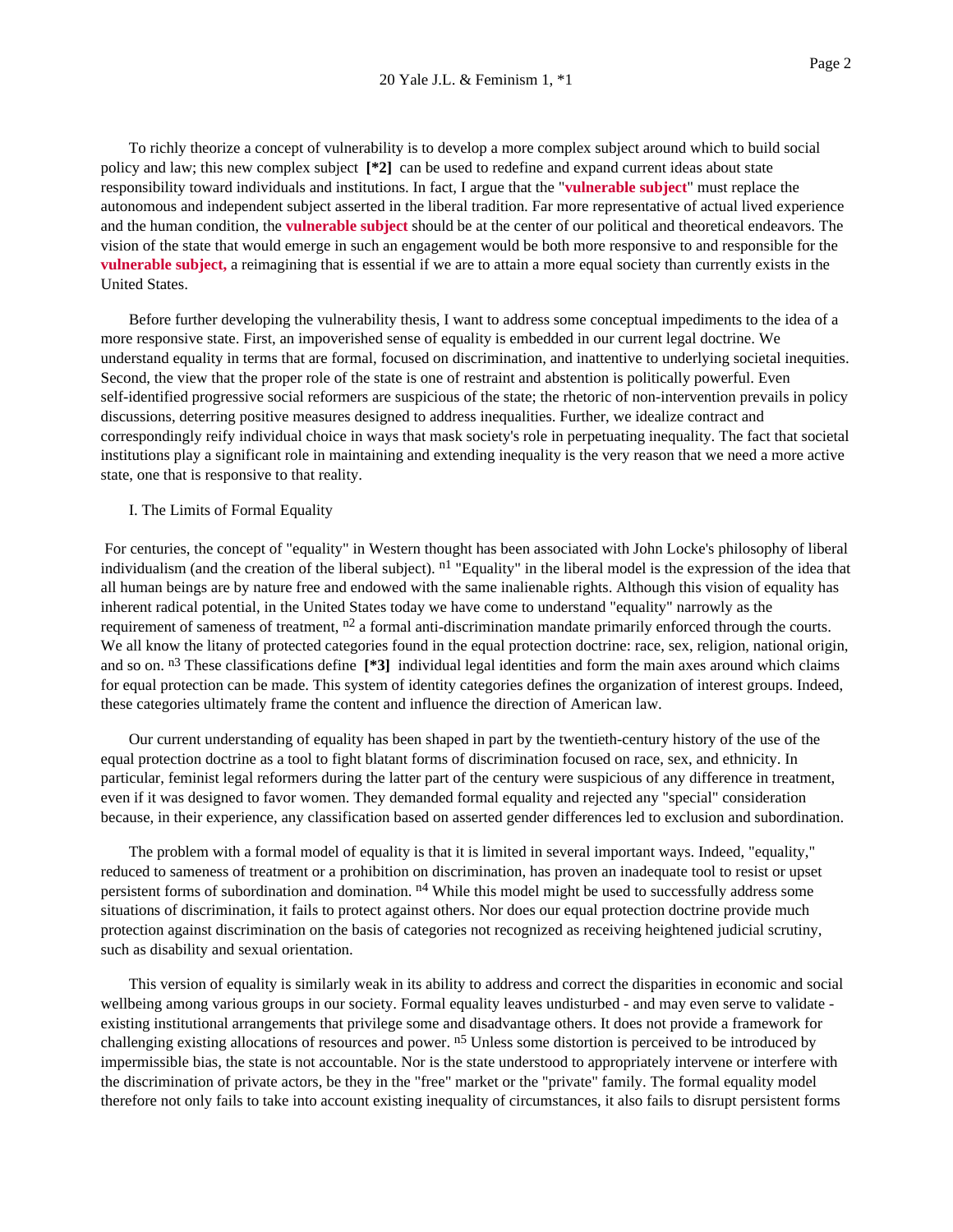of inequality.

If we look at American society we see a long and growing list of material and social inequalities; we have no guarantee of basic social goods such as food, housing, and health care, and we have a network of dominant economic and political systems that not only tolerate, but justify grossly unequal **[\*4]** distributions of wealth, power, and opportunity. <sup>n6</sup> Nevertheless, the sameness of treatment version of equality has proven resilient in the face of arguments for a more substantive concept of equality, one that is result-oriented and takes into account past circumstances and future obligations, considering need and disadvantage. What is more, sameness of treatment has been used to argue increasingly effectively against measures like affirmative action that might generate remedies for past inequities.

From a political and policy perspective, the current model of equality is further limited as an anti-discrimination principle because its protections do not appear to extend to everyone. Politically, this limitedness is problematic because it can and has resulted in significant backlash. Even more significant in the long run has been the fact that the goal of confronting discrimination against certain groups has largely eclipsed, even become a substitute for, the goal of eliminating material, social, and political inequalities that exist across groups. In this regard, identity categories are both over-and under-inclusive. <sup>n7</sup> The groups that traditional equal protection analyses recognize include some individuals who are relatively privileged notwithstanding their membership in these identity groups. Indeed, while race or gender may complicate and compound disadvantage, individual successes abound across these and other categories that the Equal Protection Clause demarcates. These individual successes create both theoretical and empirical pitfalls: Successful individuals who belong to a designated suspect class can undermine the coherence and dilute the strength of critical analyses based on asserted bias against the same identity group. At the same time, identity categories are too narrow. Poverty, denial of dignity, and deprivation of basic social goods are "lack-of-opportunity categories" that the current framework of identity groups does not recognize; such disadvantage transcends group boundaries.

The general tendency under a sameness of treatment equality framework is to focus on individuals and individual actions. The task under this approach is to identify the victims and the perpetrators of discrimination, as well as to define what were the prohibited activities, the individual injury, and the specific intent involved in each occurrence. Unless they are tied to individuals and discrimination, systemic aspects of existing societal arrangements are left out of the picture. It is as though existing material, cultural, and social imbalances are the product of natural forces and beyond the ability of the law to **[\*5]** rectify. While it may be beyond the will of the law to alter, existing inequalities certainly are not natural. Inequalities are produced and reproduced by society and its institutions. Because neither inequalities nor the systems that produce them are inevitable, they can also be objects of reform.

# II. The Restrained State

In American legal culture, the idea of the private acts as a principle of restraint and abstention. We accept the ideological assertion that it is appropriate to create barriers to keep the state out of our institutions and activities. This veneration of state non-intervention is a second major impediment to reforms intent on instituting a state that is more responsive to inequalities. n8

State restraint is often expressed in terms of the separate spheres ideology: there is a contrast between public and private domains, with the state cast as the quintessential public entity and the family cast as essentially private. n<sup>9</sup> Current conceptions of privacy are based on this dichotomy, which places some things and institutions presumptively beyond state regulation and control. The idea of family privacy "protects" the family and other intimate entities from state interference, while individual privacy shields certain intimate decisions from state control. n<sup>10</sup> Our economic institutions (such as the corporation) and our commercial practices (like those that govern wealth accumulation and distribution) are shielded by the black box of the free-market as it has been constructed in late American capitalism.  $n<sup>11</sup>$ 

Also contributing to a sense of inevitability when it comes to state restraint is the recently fashionable tendency to talk about the irrelevance - one could even say "withering away" - of the modern state. n<sup>12</sup> The suggestion is that one **[\*6]** effect of globalization has been the displacement of the state by multinational corporations. n13 Trade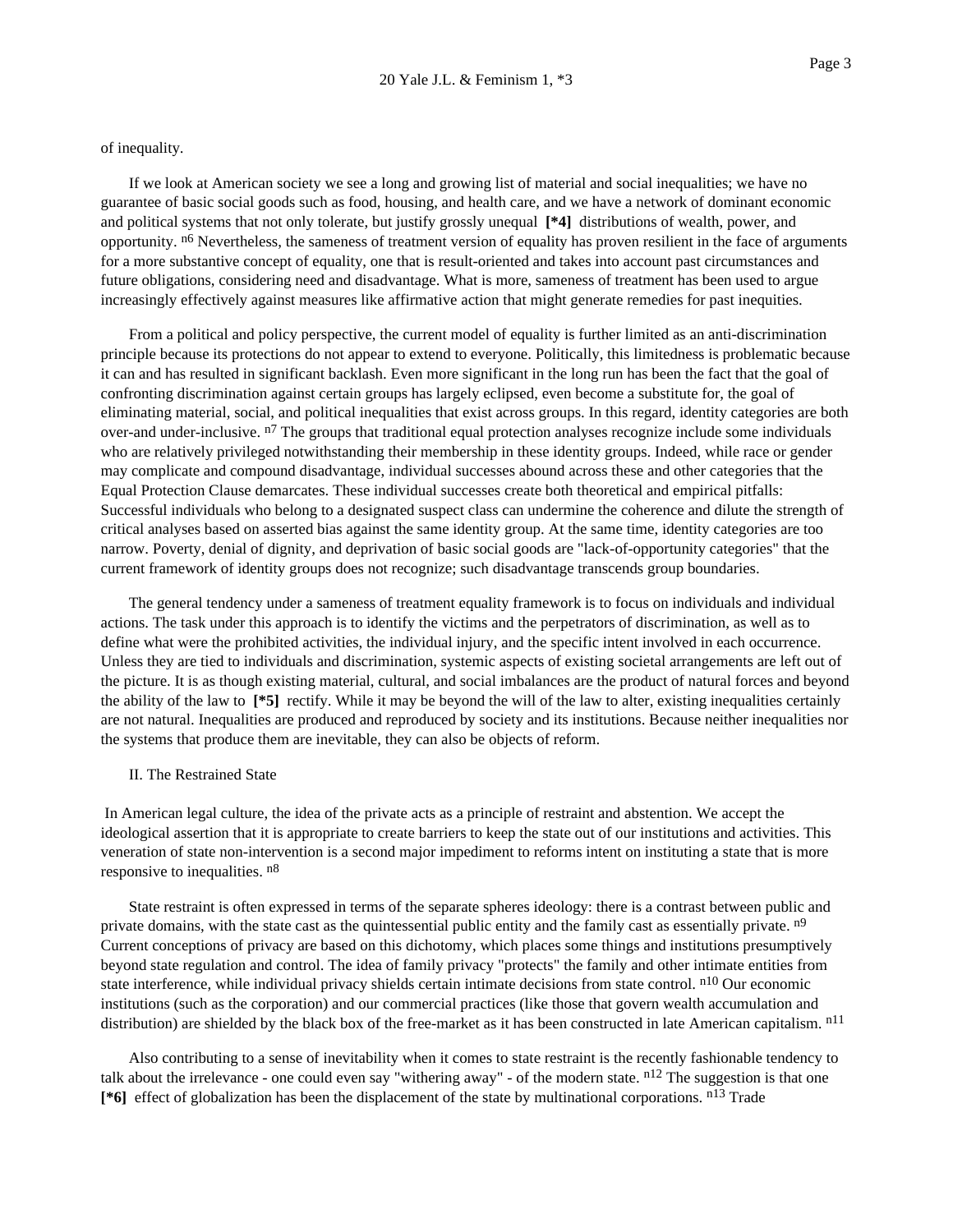arrangements and treaties that span traditional geographic boundaries are agued to have rendered the state relatively impotent.

I propose a different interpretation. The state is not withering away. Rather, it has withdrawn or been prevented by entrenched interests from fulfilling one of its traditional roles in the social compact: to act as the principal monitor or guarantor of an equal society. The fact that nonintervention has facilitated a skewed and unequal society with the distance between rich and poor growing in recent years, makes clear that some form of prevailing power is essential to counter unfettered self-interest. Understood historically as the manifestation of public authority and the ultimate legitimate repository of coercive power, the state is the only realistic contender in that regard. <sup>n14</sup> One pressing issue for those interested in furthering a new vision of equality must be how to modernize or refine this conception of the state and then explicitly define its appropriate relationship to institutions and individuals within contemporary society.

A first step in this reconception is understanding that the state itself is manifested through complex institutional arrangements. Through the exercise of legitimate force in bringing societal institutions into legal existence and subsequently regulating them under its mandate of its public authority, the state also constitutes itself.  $^{n15}$  For example, although we often experience entities such as the family and the corporation as "natural" or inevitable in form and function, in reality such institutions are constructed and evolving; their identities are legitimated in law, hence by the state. Both intimate and economic entities are creatures of the state, in the sense that they are brought into legal existence by the mechanisms of the state. The state determines how both family and corporation, for example, are created as coherent entities entitled to act as such in society.

This process of institutional creation also establishes the state as the ultimate source of public authority. Its law tells us who may join together by structuring what will constitute a legitimate institutional formation and determines the consequences of that union, be it marital or corporate in form. Law defines the circumstances under which an entity and its actions will be considered entitled to the special protection of law. Once the legal union is **[\*7]** established, the state may also insist on participating in its termination and can dictate the terms under which separation or dissolution may occur.

Many economists would respond to such observations with the assertion that the structuring of institutions can be, and increasingly is, handled through private ordering - through contract. <sup>n16</sup> However, contracts have no independent force; they are merely documents dependent on the institutions of the state to give them life through interpretation, implementation and execution. No matter how we try to isolate transactions, the state is always a residual player in so-called private arrangements, having fashioned both the background rules that shape those agreements and maintaining the background institutions upon which parties ultimately rely. The state, in exercising its unique role as the creator of legitimate social organizations susceptible to its ongoing coercive authority, should assume a corresponding responsibility to see that these organizations operate in an equitable manner.

Given the state of non-interventionist rhetoric, a brief digression on the issue of state competence is warranted. Critics of an active state often argue that state bureaucracies are inefficient and potentially corrupt. <sup>n17</sup> Because of the escalating sense of both the inevitability and the superiority of privatization within American political culture, we now live in an era of private schools, private prisons, even a private military - a world in which corporations perform functions that used to be classified as public in nature, displacing the state and its responsibility in doing so. It is as though the state - the public - cannot add anything distinctive. We just want to get the job done as quickly, quietly, and cheaply as possible, and it is presumed that private entities will be superior to the state in this regard. <sup>n18</sup>

These worries about efficiency and corruption need to be addressed in any theory that argues for state action. While corruption can and should be addressed through criminal and regulatory law, we must inquire more thoughtfully into whether or not efficiency is the paramount or only appropriate measure of state success. Should social goods, such as education, or social responsibilities, such as those related to the criminal justice system, be measured only in terms of efficiency? Economic measures may be important, but are they the only bottom-line - the ultimate bottom-line?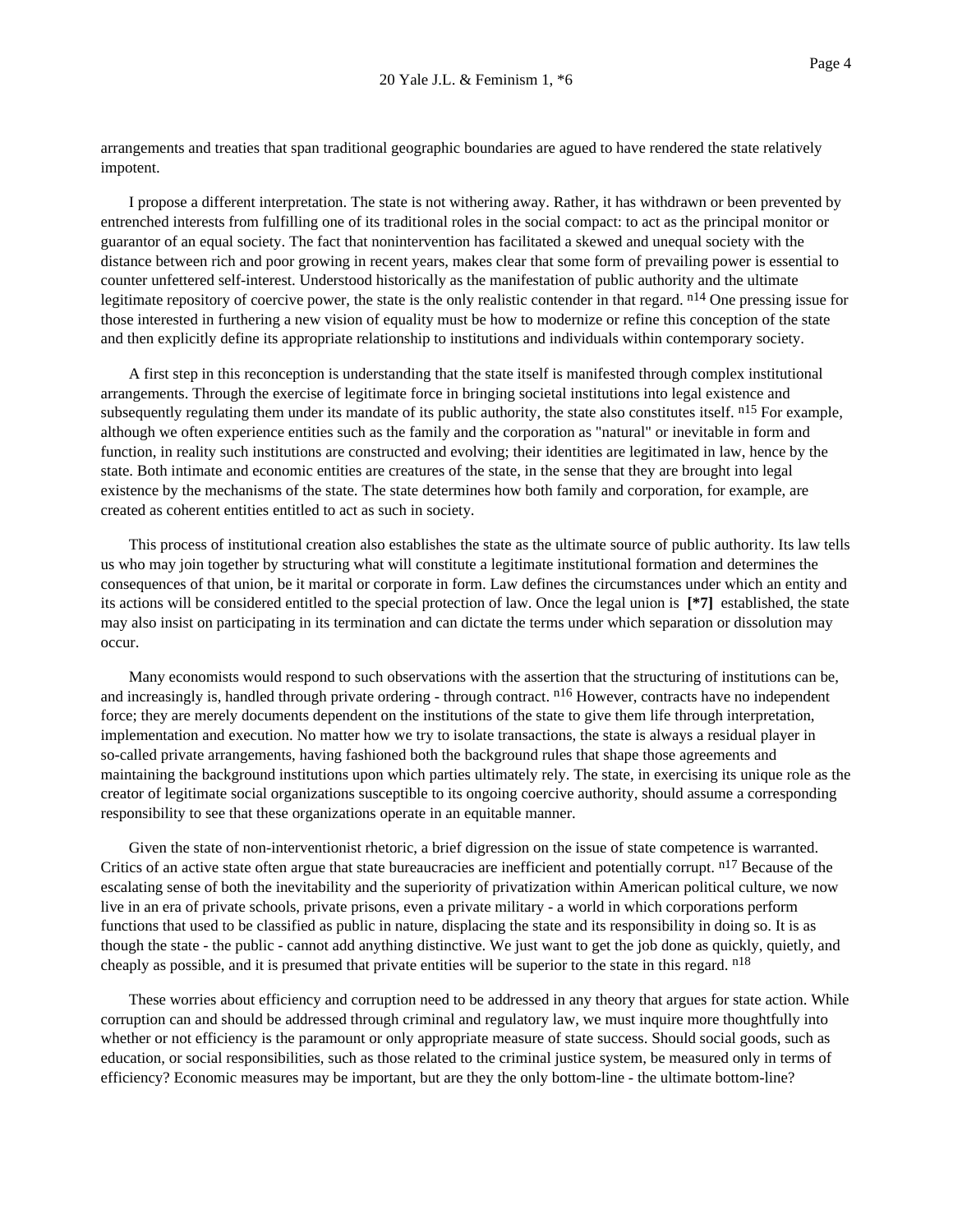**[\*8]** Should independent and public values that further the public good, such as equality, justice, and fairness, not be measured and considered when we assess the value of public action? How can public goals be articulated and established without considering how they are consistent with public norms? Public values such as equality or justice are largely unquantifiable, which may explain why they are not typically addressed in neo-classical economics, nor often considered an integral part of the normative system that governs the market and other economic institutions. However, because the state is theoretically freed from the market and profit constraints placed on individual industries and businesses, it should be seen as in a superior position to develop expertise and competence in regard to the implications and implementation of public values. Unlike corporations, which are presumed to act only to maximize profits, the state can and does operate to accomplish more ambitious, even if ultimately immeasurable and illusive, goals. Further, if the preservation and implementation of public values are areas of state responsibility, this responsibility should extend to ensuring that to the extent possible, public goods are distributed according to those values as well.

## III. The Vulnerability Thesis

In discussions of public responsibility, the concept of vulnerability is sometimes used to define groups of fledgling or stigmatized subjects, designated as "populations." n<sup>19</sup> Vulnerability is typically associated with victimhood, deprivation, dependency, or pathology.  $n^{20}$  For example, public health discourse refers to "vulnerable populations," such as those who are infected with HIV-AIDS. n<sup>21</sup> Groups of persons living in poverty or confined in prisons or other state institutions are often labeled as vulnerable populations. Children and the elderly are prototypical examples of more sympathetic vulnerable populations.

In contrast, I want to claim the term "vulnerable" for its potential in describing a universal, inevitable, enduring aspect of the human condition that must be at the heart of our concept of social and state responsibility. Vulnerability thus freed from its limited and negative associations is a powerful **[\*9]** conceptual tool with the potential to define an obligation for the state to ensure a richer and more robust guarantee of equality than is currently afforded under the equal protection model.  $n22$ 

This vulnerability approach both expands upon and complements earlier work I have done in theorizing dependency. The technique is to focus on a concept or term in common use, but also grossly under-theorized, and thus ambiguous. Even when the term is laden with negative associations, the ambiguity provides an opportunity to begin to explore and excavate the unarticulated and complex relationships inherent but latent in the term. n<sup>23</sup> Thus reconsidered, the concept of vulnerability can act as a heuristic device, pulling us back to examine hidden assumptions and biases that shaped its original social and cultural meanings. Conceiving of vulnerability in this way renders it valuable in constructing critical perspectives on political and societal institutions, including law. n<sup>24</sup> Vulnerability raises new issues, poses different questions, and opens up new avenues for critical exploration.

Vulnerability initially should be understood as arising from our embodiment, which carries with it the ever-present possibility of harm, injury, and misfortune from mildly adverse to catastrophically devastating events, whether accidental, intentional, or otherwise. Individuals can attempt to lessen the risk or mitigate the impact of such events, but they cannot eliminate their possibility. Understanding vulnerability begins with the realization that many such events are ultimately beyond human control.  $n25$ 

Our embodied humanity carries with it the ever-constant possibility of dependency as a result of disease, epidemics, resistant viruses, or other biologically-based catastrophes. Our bodies are also vulnerable to other forces in our physical environment: There is the constant possibility that we can be injured and undone by errant weather systems, such as those that produce flood, drought, famine, and fire. These are "natural" disasters beyond our individual control to prevent. n26 Our bodily vulnerability is enhanced by the realization that **[\*10]** should we succumb to illness or injury there may be accompanying economic and institutional harms as a result of disruption of existing relationships.

Because we are positioned differently within a web of economic and institutional relationships, our vulnerabilities range in magnitude and potential at the individual level. Undeniably universal, human vulnerability is also particular: it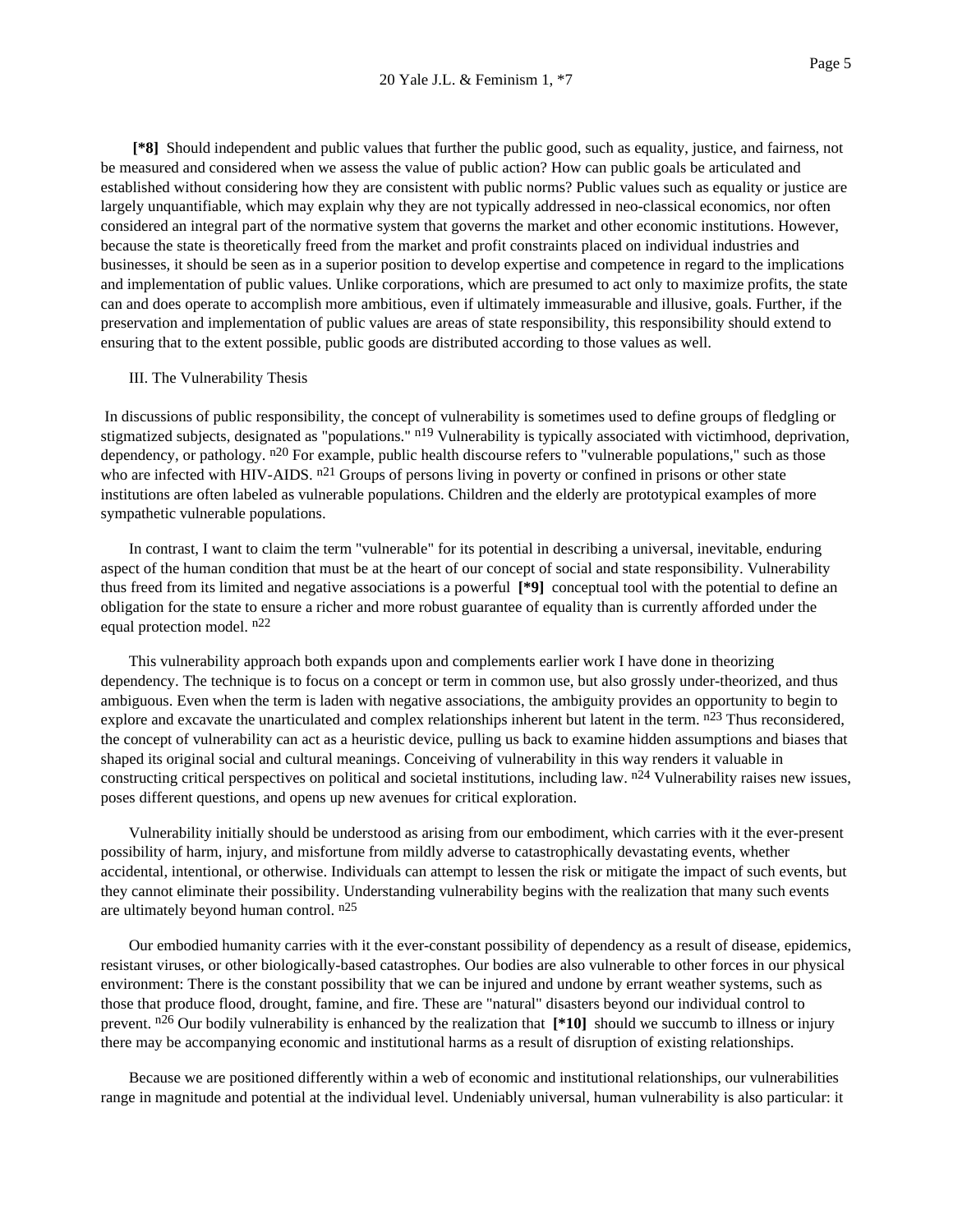is experienced uniquely by each of us and this experience is greatly influenced by the quality and quantity of resources we possess or can command.  $n^{27}$  Significantly, the realization that no individual can avoid vulnerability entirely spurs us to look to societal institutions for assistance. Of course, society cannot eradicate our vulnerability either. However, society can and does mediate, compensate, and lessen our vulnerability through programs, institutions, and structures. Therefore, because both our personal and our social lives are marked and shaped by vulnerability, a vulnerability analysis must have both individual and institutional components.

### A. The **Vulnerable Subject**

Understanding the significance, universality, and constancy of vulnerability mandates that politics, ethics, and law be fashioned around a complete, comprehensive vision of the human experience if they are to meet the needs of real-life subjects. Currently, dominant political and legal theories are built around a universal human subject defined in the liberal tradition. n28 These theories presume the liberal subject is a competent social actor capable of playing multiple and concurrent societal roles: the employee, the employer, the spouse, the parent, the consumer, the manufacturer, the citizen, the taxpayer, and so on. This liberal subject informs our economic, legal, and political principles. It is indispensable to the prevailing ideologies of autonomy, self-sufficiency, and personal responsibility, through which society is conceived as constituted by self-interested individuals with the capacity to manipulate and manage their independently acquired and overlapping resources. n29

The legal metaphor encapsulating this vision of societal organization is "contract." Liberal subjects have the ability to negotiate contract terms, assessing their options and making rational choices. They consent to such agreements in the course of fulfilling society's mandate that they assume personal responsibility for themselves and for their dependants. Privacy principles that restrain the state and its institutions from interfering with the **[\*11]** liberal subjects' entitlements to autonomy and liberty depend on this presumed competence and capability.

Vulnerability analysis questions the idea of a liberal subject, suggesting that the **vulnerable subject** is a more accurate and complete universal figure to place at the heart of social policy. There have been many critiques of the liberal subject, most of which focus on autonomy. For instance, feminist scholars have scrutinized and criticized the ways in which dominant theory and popular politics idealize notions of independence, autonomy, and self-sufficiency that are empirically unrealistic and unrealizable. Feminist critics, specifically in bringing dependency and care work into light and under scrutiny, have offered a model of interdependence in which the liberal subject is enmeshed in a web of relationships and perceived as dependent upon them.  $n30$ 

A vulnerability critique builds on these insights, but differs in several ways. Vulnerability is a more encompassing concept and, for that reason, analyses centered around vulnerability are more politically potent than those based on dependency. Because dependency is episodic and shifts in degree on an individual level for most of us, mainstream political and social theorists can and often do conveniently ignore it. In their hands, dependency, if acknowledged at all, is merely a stage that the liberal subject has long ago transcended or left behind and is, therefore, of no pressing theoretical interest. In addition, society has historically dealt with dependency by relegating the burden of caretaking to the family, which is located within a zone of privacy, beyond the scope of state concern absent extraordinary family failures, such as abuse or neglect. Thus largely rendered invisible within the family, dependency is comfortably and mistakenly assumed to be adequately managed for the vast majority of people.

By contrast, understood as a state of constant possibility of harm, vulnerability cannot be hidden. Further, while institutions such as the family may provide some shelter, they are unable to eliminate individual vulnerability and are themselves vulnerable structures susceptible to harm and change. Because vulnerability is ever-present and enduring, institutional as well as individual, it suggests a critique of dominant modes of thinking about inequality that is at once complementary to but more powerful than dependency. My argument is not for vulnerability to supplant dependency, for they each reveal different and important things. Rather, the assertion is that vulnerability analysis may ultimately prove more theoretically powerful.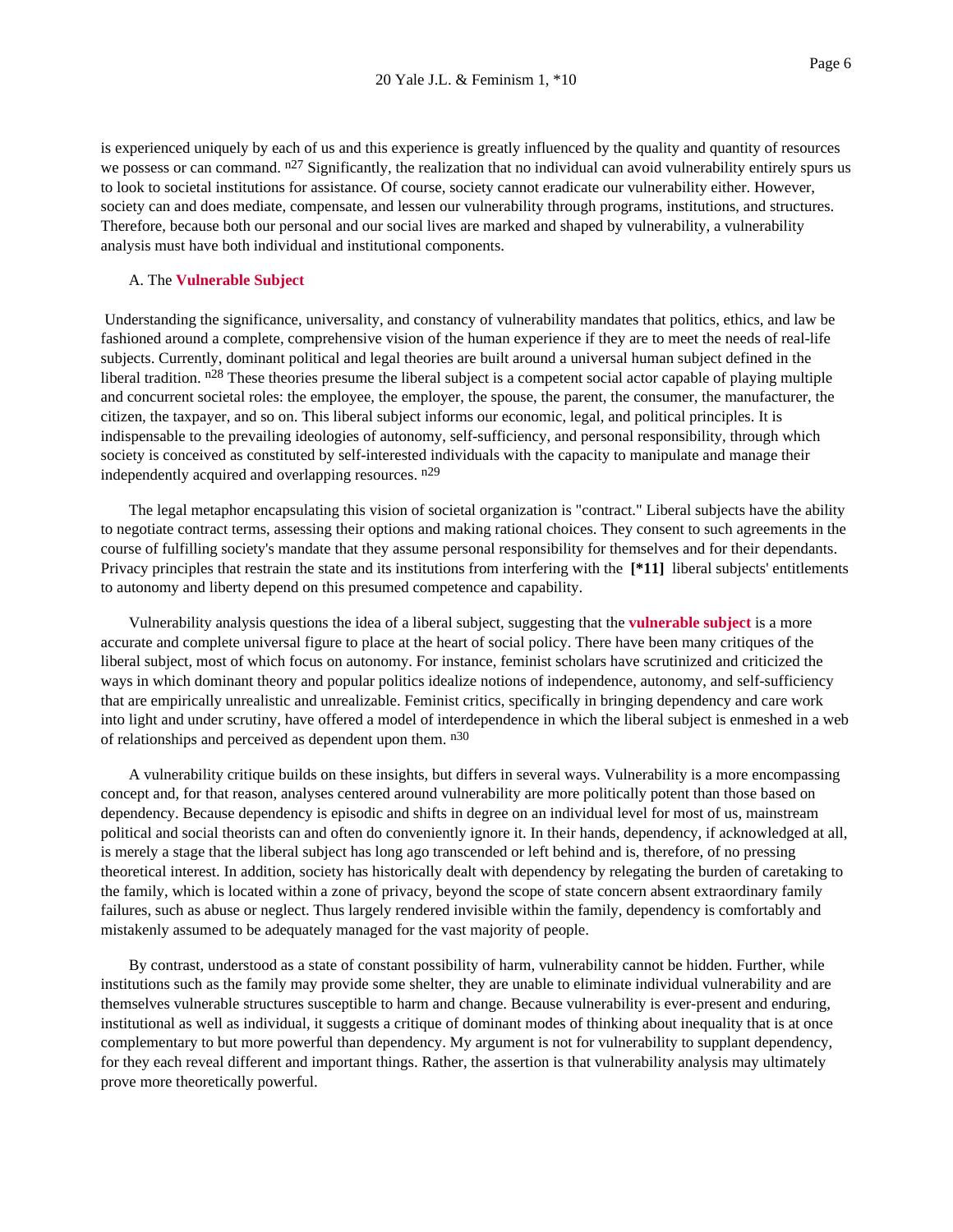In addition, the vulnerability perspective calls attention to another problematic characteristic of the liberal subject: S/he can only be presented as an adult. As such, the liberal subject stands not only outside of the passage of time, but also outside of human experience. The construction of the adult **[\*12]** liberal subject captures only one possible developmental stage - the least vulnerable - from among the many possible stages an actual individual might pass through if s/he lives a "normal" lifespan. We must confront this foundational flaw in the liberal model if we are to develop legal and social policies that reflect the lived realities of human subjects.

The **vulnerable subject** approach does what the one-dimensional liberal subject approach cannot: it embodies the fact that human reality encompasses a wide range of differing and interdependent abilities over the span of a lifetime. The vulnerability approach recognizes that individuals are anchored at each end of their lives by dependency and the absence of capacity. Of course, between these ends, loss of capacity and dependence may also occur, temporarily for many and permanently for some as a result of disability or illness. Constant and variable throughout life, individual vulnerability encompasses not only damage that has been done in the past and speculative harms of the distant future, but also the possibility of immediate harm. We are beings who live with the ever-present possibility that our needs and circumstances will change. On an individual level, the concept of vulnerability (unlike that of liberal autonomy) captures this present potential for each of us to become dependent based upon our persistent susceptibility to misfortune and catastrophe.

## B. The Vulnerable Society and Its Institutions

The **vulnerable subject** thus presents the traditional political and legal theorist with a dilemma. What should be the political and legal implications of the fact that we are born, live, and die within a fragile materiality that renders all of us constantly susceptible to destructive external forces and internal disintegration? Bodily needs and the messy dependency they carry cannot be ignored in life, nor should they be absent in our theories about society, politics, and law. Surely the reality of our universal fragility has played some role in our construction of societal institutions. Contemplating our shared vulnerability it becomes apparent that human beings need each other, and that we must structure our institutions in response to this fundamental human reality.

Of course, societal institutions themselves are not foolproof shelters, even in the short term. Metaphorically, they too can be conceptualized as vulnerable: They may fail in the wake of market fluctuations, changing international policies, institutional and political compromises, or human prejudices. Even the most established institutions viewed over time are potentially unstable and susceptible to challenges from both internal and external forces. n<sup>31</sup> Riddled with **[\*13]** their own vulnerabilities, society's institutions cannot eradicate, and often operate to exacerbate, our individual vulnerability. In fact, awareness of these institutional fallibilities may intersect with the specter of our own possible dependency, making reliance on these institutions particularly frightening.

One promising theoretical potential of making vulnerability central in an analysis of equality is that attention to the situation of the vulnerable individual leads us to redirect focus onto the societal institutions that are created in response to individual vulnerability. This institutional focus has the effect of supplementing attention to the individual subject by placing him/her in social context. The institutions of particular interest are those that are created and maintained under the legitimating authority of the state, since the ultimate objective of a vulnerability analysis is to argue that the state must be more responsive to, and responsible for, vulnerability.  $n^{32}$ 

The state facilitated institutions that have grown up around vulnerability are interlocking and overlapping, creating the possibility of layered opportunities and support for individuals, but also containing gaps and potential pitfalls. These institutions collectively form systems that play an important role in lessening, ameliorating, and compensating for vulnerability. n33 Together and independently they provide us with what Peadar Kirby refers to as "assets" - advantages, coping mechanisms, or resources that cushion us when we are facing misfortune, disaster, and violence. Cumulatively these assets provide individuals with "resilience" in the face of vulnerability.  $n^{34}$ 

In his evaluation of violence and vulnerability, Kirby identifies three different types of assets that social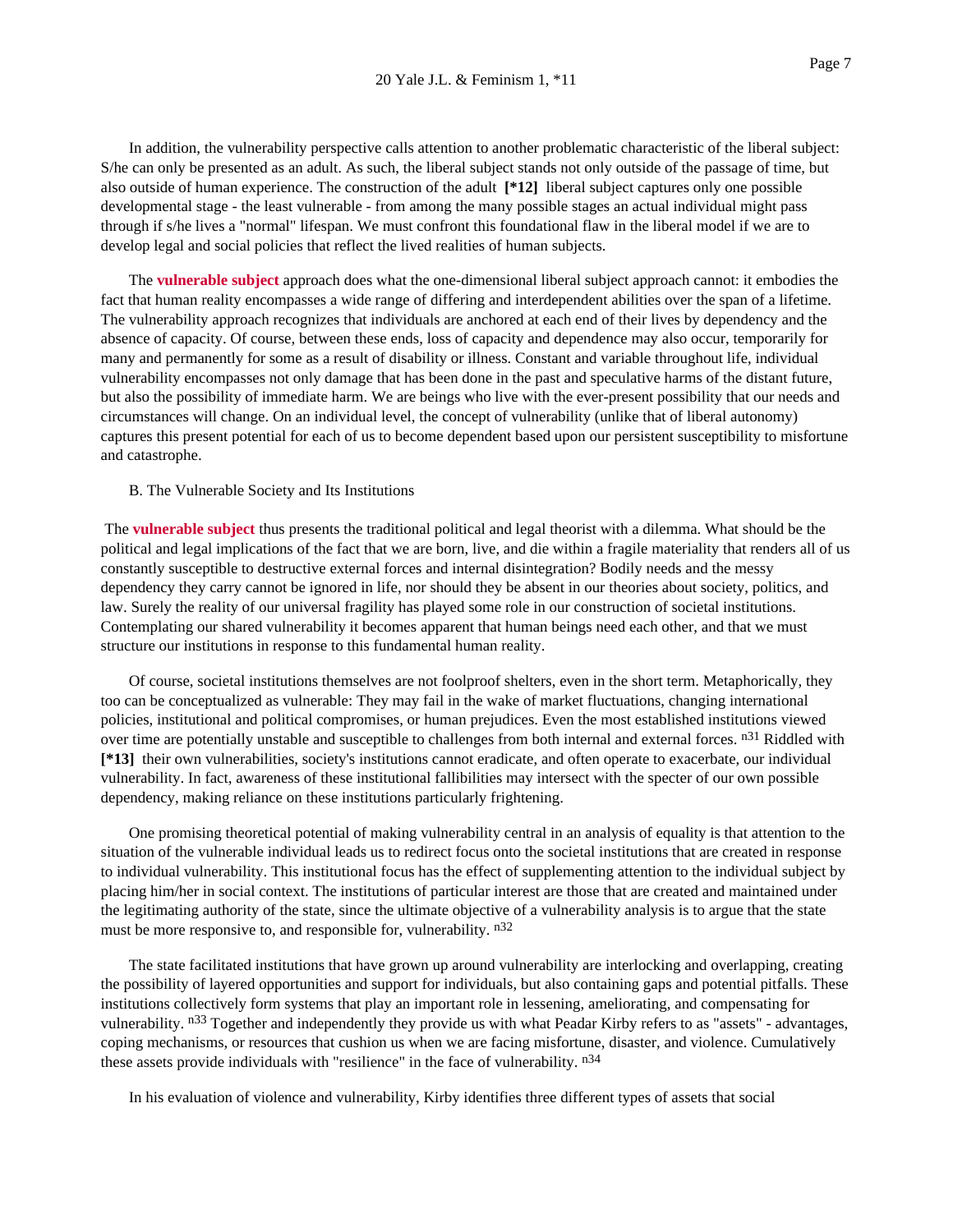organizations and institutions provide: **[\*14]** physical assets, human assets, and social assets. n35 Institutions that provide us with physical assets are those that impart physical or material goods through the distribution of wealth and property. These assets determine our present quality of life, and provide the material basis for accumulation of additional resources - or resources that are more sustainable - in the form of savings and investments. n<sup>36</sup> Certainly tax and inheritance laws impact the distribution of physical assets and are part of this system, but so also are banking rules and regulations, and credit policies. n<sup>37</sup>

Like physical assets, human assets also affect material well-being. Defined as "innate or developed abilities to make the most of a given situation," n<sup>38</sup> human assets provide on an individual level for the accumulation of human capital or "capabilities." n<sup>39</sup> Kirby identifies health and education as chief among assets in this category, making the institutions governing education and health care prime candidates for a vulnerability analysis. <sup>n40</sup> In addition to the examples Kirby provides, employment systems should be added; like education and healthcare, they develop the human being, impart assets that allow participation in the market and, thus, facilitate the accumulation of material resources that help bolster individuals' resilience in the face of vulnerability.

**[\*15]** Finally, social assets are networks of relationships from which we gain support and strength, including the family and other cultural groupings and associations. Kirby argues persuasively that social assets are also accumulated through political collectives in which individuals bolster their resilience by joining together to address vulnerabilities generated by the market. <sup>n41</sup> These collectives historically included trade unions and political parties, but today - as Kirby recognizes - the welfare state and insurance are also offered as alternative, often competing, means of protection against risk.

Kirby's description of assets and asset-conferring institutions is analytically helpful in constructing a vulnerability analysis in that it illuminates the link between asset accumulation by individuals and the creation and maintenance of societal institutions. The nature of this relationship, coupled with the fact that asset conferring institutions initially are brought into legal existence only through state mechanisms, places such institutions within the domain of state responsibility. As asset-conferring entities, these institutions distribute significant societal goods and should be more specifically regulated; normatively, this state involvement requires that the state be vigilant in ensuring that the distribution of such assets is equitable and fair. Together with the concept of the **vulnerable subject,** understanding the state's relationship to asset-conferring institutions gives us a vocabulary for arguing that the state should be held accountable for ensuring equality in response to individual and institutional vulnerability.  $n42$ 

### IV. Assessing and Addressing Privilege and Disadvantage

Within the various systems for conferring assets, individuals are often positioned differently from one another, so that some are more privileged, while others are relatively disadvantaged. Important to the consideration of privilege is the fact that these systems interact in ways that further affect these inequalities. Privileges and disadvantages accumulate across systems and can combine to create effects that are more devastating or more beneficial than the weight of each separate part. Sometimes privileges conferred within certain systems can mediate or even cancel out disadvantages conferred in others. A **[\*16]** good early education may triumph poverty, particularly when coupled with a supportive family and progressive social network.

Therefore, with respect to the assets any one person possesses, it is not multiple identities that intersect to produce compounded inequalities, as has been posited by some theorists, but rather systems of power and privilege that interact to produce webs of advantages and disadvantages.  $n43$  Thus, where other theorists expand the traditional equal protection analysis to account for multiple intersecting identities,  $n<sup>44</sup>$  a vulnerability analysis provides a means of interrogating the institutional practices that produce the identities and inequalities in the first place.

Using this systematic approach, a vulnerability analysis can address some of the ambiguities and anomalies that are evident in our current models of discrimination and in the identity categories these models utilize. Focusing on the interactions of asset-conferring institutions makes clear why some individuals can maneuver past disadvantages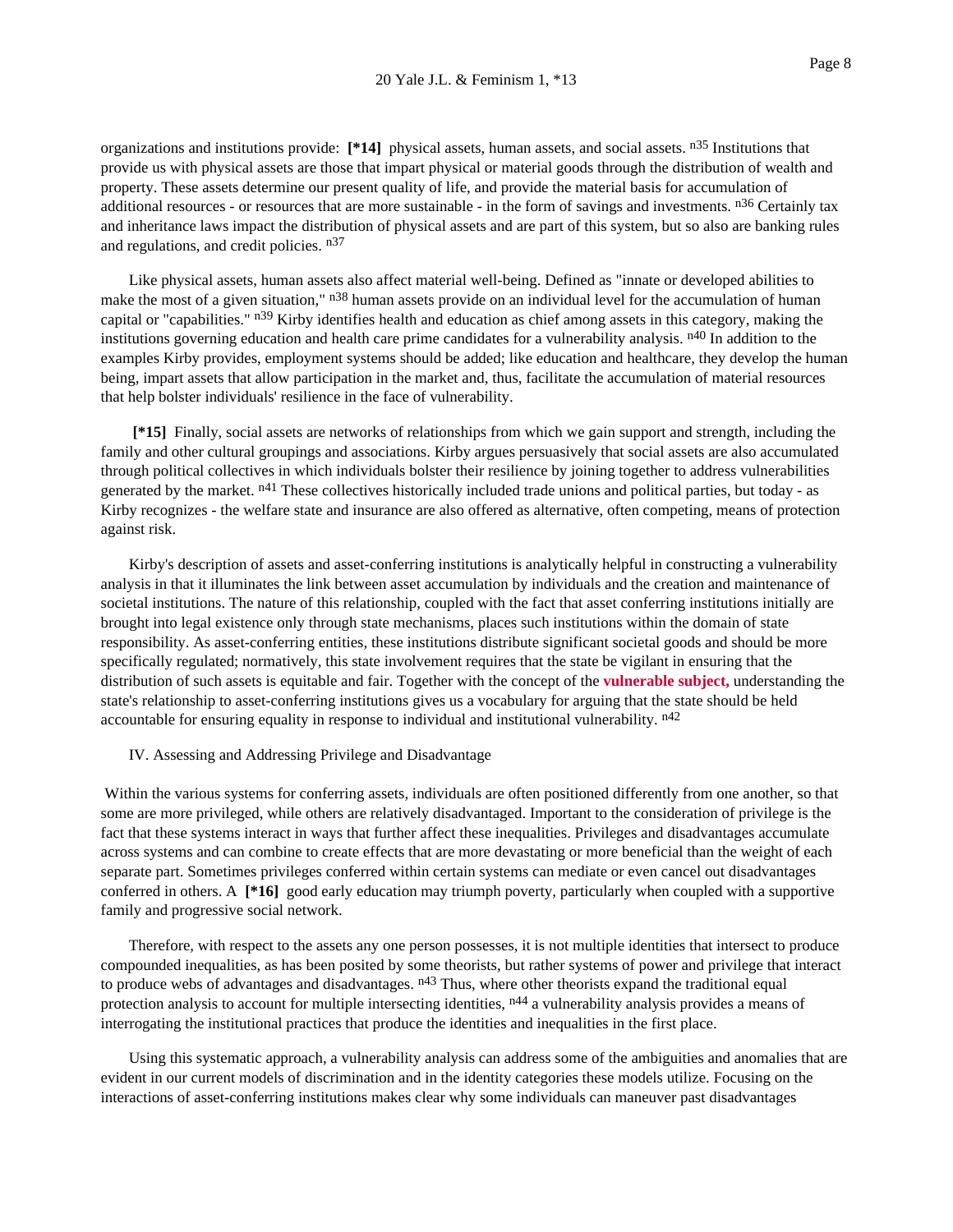typically associated with our existing discrimination categories of race or gender to excel, even triumph, in a "white man's world." The various systems and institutions these individuals have encountered have provided them with the accumulated assets they needed to succeed. Such successes sometimes result in rejection of group identification and denial of group-associated disadvantages and measures designed to address them both by society in general and by successful individuals themselves. There are women CEOs who reject the idea that accommodations should be made for caretakers of small children or aging parents; wealthy and successful African Americans who launch campaigns against affirmative action in college admissions; and Latinos who are as adamant that we ferret out and deport undocumented workers as are their white counterparts.

These individuals do not disprove the existence of structural inequalities or the need for remedial action, however. Rather, they should be seen as the beneficiaries of institutions and systems in which privileges are conferred in more complex and particular ways than a simplistic focus on identity and discrimination would allow. Privileged within intersecting systems, these individuals have escaped both materially and psychologically from what are often cast as the inevitable disadvantages conferred by their gender, race, or ethnicity. Their successes lessen their identification with unmodified categories like race or gender and sometimes even make them opponents of the very policies that assisted them.

**[\*17]** Just as privilege is not tethered to identity neither is disadvantage. Vulnerability is universal and, as such, transcends historic categories of impermissible discrimination. The sub-prime mortgage crisis affected white and middle-class people as well as those in the traditional suspect categories. Welfare reform during the 1990s should have been understood as a direct attack on all caretakers in that it undermined the value of unpaid care work and demonized motherhood outside of the patriarchal paradigm.  $n45$ 

The realization that disadvantage is produced independent of racial and gender biases in many - but of course not all - instances provides an important political tool. Mobilizing around the concept of shared, inevitable vulnerability may allow us to more easily build coalitions among those who have not benefited as fully as others from current societal organization. If we begin to operate from this perspective, institutional arrangements will be the targets of protest and political mobilization, and interest groups need not be organized around differing identities. The justice inquiry will also be reconfigured: It will focus on whether existing institutional arrangements are equally attentive across individuals and groups with shared vulnerability and assets are conferred in an equitable manner, or conversely if some subset is unduly privileged.

Of course, discrimination along identity lines unfortunately is likely to continue to occur; and, if it does, there will be an ongoing need to protest and remedy such discrimination. But, relative to relying on equal protection analysis, focusing on shared vulnerabilities and building a political movement around unequal institutional arrangements attendant to those vulnerabilities is a far more promising and powerful approach in addressing and correcting the disadvantage that persists in society. As noted earlier, discrimination-based arguments have accomplished too little with respect to dismantling broad systems of disadvantage that transcend racial and gender lines, such as poverty. <sup>n46</sup> Our understanding of equality has been so constrained by prevailing discrimination models that any radical potential of identity-based politics that may have once existed is now perhaps beyond resuscitation. The vulnerability approach will take us further, for despite progressive attempts to build strong and enduring coalitions across identity groups, such a coalition has not by and large emerged.

A vulnerability approach accomplishes several other important political objectives that illuminate both why a post-identity paradigm is necessary and how powerful it can be in addressing existing material and social inequalities. First, it allows us to celebrate the progress toward racial, ethnic, and gender equality that has been made under the anti-discrimination model. Institutions **[\*18]** that were historically closed to women, African Americans, and other non-white males are now formally open, and many individuals have flourished as a result. Yet many are left behind, including some white males. Current anti-discrimination law and formal equality provide little in terms of rectifying many of the disadvantages these people face. Institutional exclusion in the formal, historic sense is not the reason that these individuals are not flourishing. n47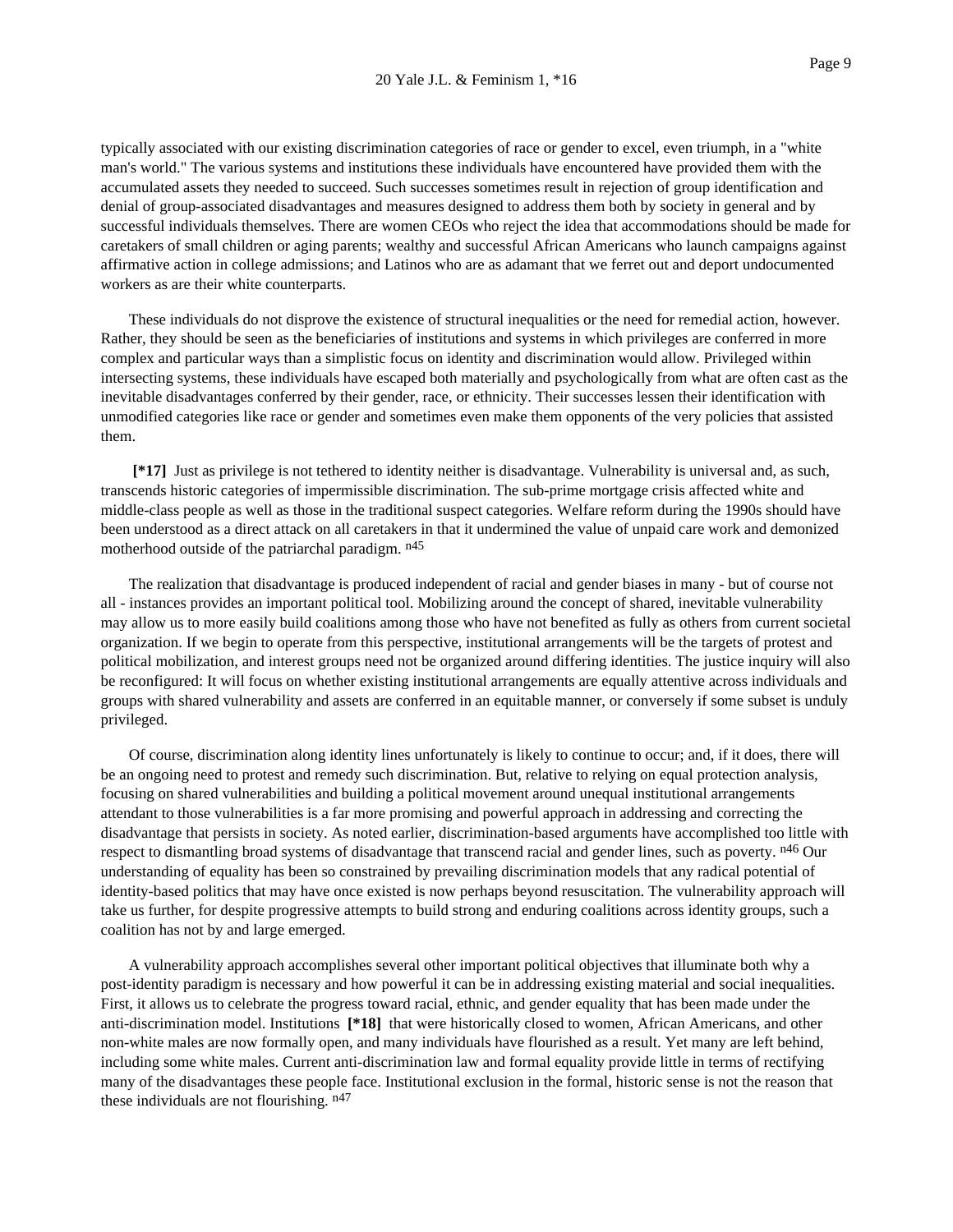Some politicians and policy makers have suggested that those left behind are merely suffering the just results of their own individual failures and inadequacies. <sup>n48</sup> These assertions rely on the assumption that unsuccessful persons have simply not demonstrated individual responsibility by taking advantage of the equally available opportunities afforded to them under existing societal systems. But the claim of failure of personal responsibility might be harder to make if we do not frame equality arguments in terms of the absence of impermissible discrimination but, rather, question whether the system provided an impermissible advantage to some individuals or groups. Within that framework, claims that individuals are entirely responsible for their own failures become less tenable. A vulnerability inquiry proposes a more thorough and penetrating equality analysis - one that considers structural and institutional arrangements in assessing the state's response to situations of vulnerability before indicting the individual.

This structural focus illustrates a second political advantage to a vulnerability analysis: It brings institutions - not only individual actions - under scrutiny, redirecting our attention to their role in providing assets in ways that may unfairly privilege certain persons or groups, even if unintentionally. Remember that institutions as well as individuals are vulnerable to both internal and external forces. They can be captured and corrupted. They can be damaged and outgrown. They can be compromised by legacies of practices, patterns of behavior, and entrenched interests that were formed during periods of exclusion and discrimination, but are now invisible in a haze of lost history. Nonetheless, these institutions also have a vital role to play in addressing individual vulnerability. The resources they provide are the assets that allow us to live and aspire toward happiness despite our vulnerability. It is important that they operate in a non-discriminatory manner and neither favor nor disadvantage certain individuals or groups. Intent is irrelevant, what matters is whether or not these institutions are structured so as to respond unequally to the reality of our shared vulnerability. If they are, the burden would be on the state to either **[\*19]** justify that inequality or act to adjust the institutional arrangements. This type of coercive institutional supervision can only be undertaken by the state in its capacity as the legitimate manifestation of public authority.

### V. The Responsive State

Replacing the liberal subject with a **vulnerable subject,** and articulating a corresponding and compelling argument for fashioning a state more responsive to that subject, is not an easy task. Critics may argue that attacks on the liberal subject destabilize liberalism itself: If a competent, responsible adult is not at the center of social and political theory, will this not inevitably lead to less democratic modes of government and a more authoritarian state? The answer to such questions, which are anchored in an attachment to the status quo, should begin with some consideration of the history and development of our democracy and its institutions. Our current system has been built upon myths of autonomy and independence and thus fails to reflect the vulnerable as well as dependent nature of the human condition. This theoretical weakness has had practical implications that undermine our aspirations for equality and democracy.

In addition, we must think beyond current ideological constraints and consider the possibility of an active state in non-authoritarian terms. This theoretical task - reconceptualizing the role of the state - requires that we imagine responsive structures whereby state involvement actually empowers a **vulnerable subject.** Certainly state mechanisms that ensure a more equitable distribution of assets and privilege across society would contribute to a more robust democracy and greater public participation. The choice, then, is not one of an active versus inactive state per se, but rather whether the state is constructed around a well-defined responsibility to implement a comprehensive and just equality regime.

As stated earlier in this Essay, our present conceptions of the state underestimate or even ignore the many ways in which the state - through law - shapes institutions from their inception to their dissolution. n<sup>49</sup> Currently, the state minimally supervises these institutions in fulfilling their essential role in providing the assets that give us resilience in the face of vulnerability. The mandate of equal protection under statutes and the Constitution prohibits discrimination and, absent the demonstration of compelling differences and/or state interest, equality of treatment is the legal norm. However, by relying on the myth of the autonomous individual, the formal equality model fails to address substantive inequalities and differential allocations of privilege produced by our institutions. n<sup>50</sup> Instead, by focusing on equal protection and **[\*20]** formal equality, the current model mires us in a battle of identity politics where every gain by a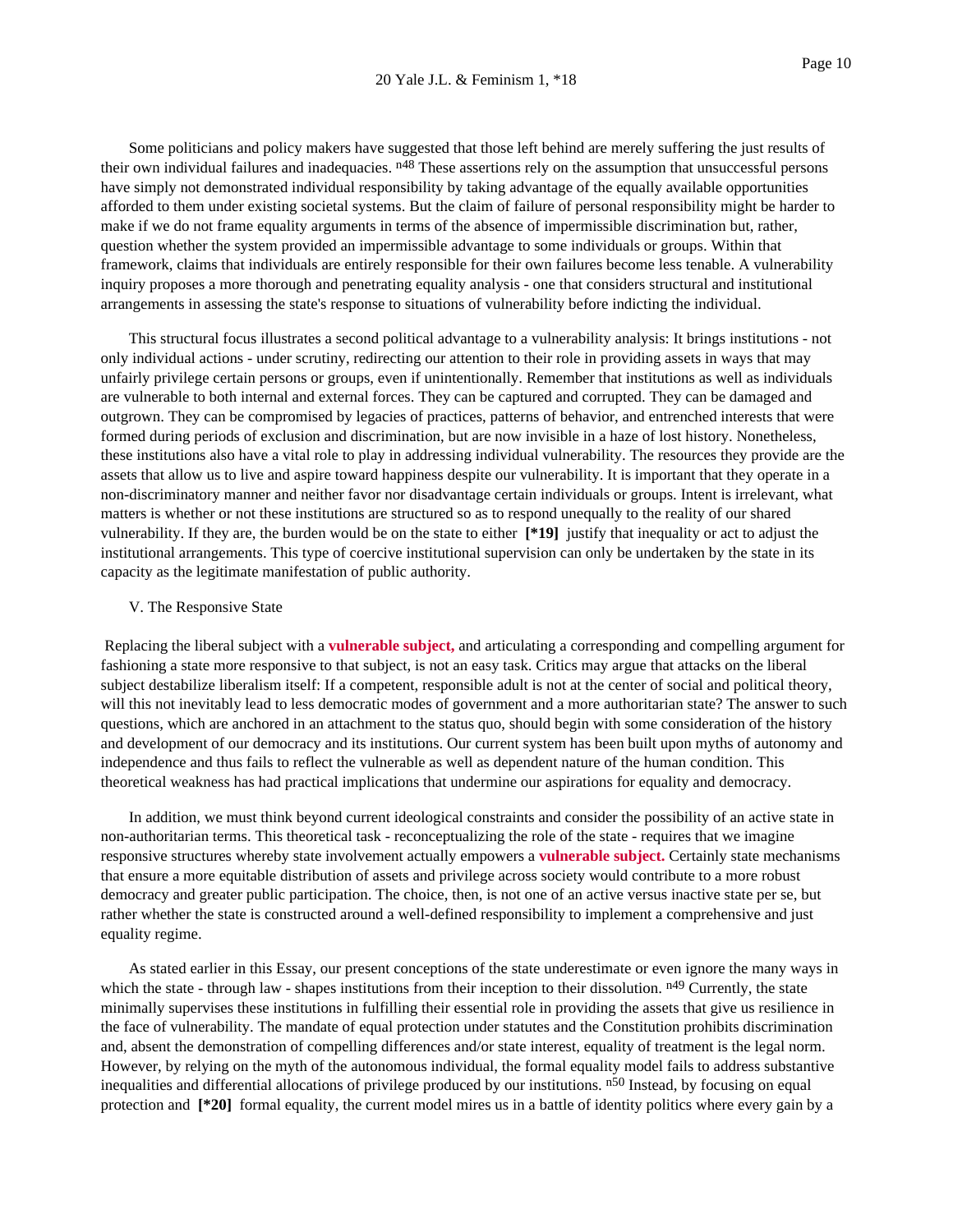minority individual becomes a justification for abandoning the pursuit of substantive equality. Moreover, when one person or group gains, other individuals and groups often perceive themselves as losing. This paradigm pits some against others in a negative manner, deflecting sustained attention away from the institutional arrangements and systems that distribute disadvantage across people and groups.

Under both the vulnerability and nondiscrimination approaches the mandate is the same - the establishment of a regime of equality - but the foci and indeed the manner in which equality is imagined are very different. A vulnerability analysis greatly magnifies state responsibility for the institutions and structures the state constructs and utilizes. Vulnerability analysis demands that the state give equal regard to the shared vulnerability of all individuals, transcending the old identity categories as a limitation on the recognition that the state has a vital role to play in protecting against discrimination. A vulnerability analysis begins by first considering how the state has responded to, shaped, enabled, or curtailed its institutions. Has it acted toward those institutions in ways that are consistent with its obligation to support the implementation and maintenance of a vital and robust equality regime - a regime in which individuals have a true opportunity to develop the range of assets they need to give them resilience in the face of their vulnerabilities?

This inquiry into institutional and structural advantages and disadvantages would require a substantial reorientation of political culture, as well as some adjustments to legal institutions and theory. The legislature and its actions would become the primary institutional manifestation of the state. Its mandate would be to be responsive to vulnerability, which would result in a more nuanced sense of what constitutes equal opportunity than currently theorized - one that is more sensitive to existing inequalities and more demanding of the state. This imperative would be placed on the legislature and executive in the first instance: the mandate to be more responsive to and reflective of vulnerability. The legislative and executive fulfillment of that imperative ultimately would be monitored or supervised by the courts, looking to see if the state fulfilled its responsibility in assessing individual equality claims.

The questions a vulnerability analysis poses for equality are not restricted to a focus on discrimination against certain individuals or groups. n51 Rather the state is required to ensure that institutions and structures within its control do not inappropriately benefit or disadvantage certain members of society. The operation and impact of those institutions and structures become the focus of legislative and executive action. The vulnerability inquiry examines the ways in which societal resources are channeled to see if the result is to privilege and **[\*21]** protect some while tolerating the disadvantage and vulnerability of others. This focus on the structuring of societal institutions reflects the fact that the state has an affirmative obligation not to privilege any group of citizens over others and to actively structure conditions for equality. Imagine how much more fruitfully political and policy discussions might proceed if this framework were the one by which legislative and executive actions were gauged.  $n52$ 

A focus on the state and its institutions, as well as privilege and disadvantage, would also change the nature of the legal inquiry presented for judicial determination. It would move courts away from assessing the individual characteristics of designated groups within society to see if they are the subjects of animus. The vulnerability paradigm calls on courts to look beyond the identity of the disadvantaged developed over the past few decades under a discrimination paradigm. While the old identity categories - gender, race, sexuality, and so on - should not be totally removed from consideration, we must reframe our concerns in order to reveal and address things about the organization of society that are otherwise missed.

Similarly, under this approach, the task is not to explore the intent behind the actions of individual employees, educators, landlords, and so on. Individual intention is not the issue, nor is discrimination. Ill will is irrelevant when all of society is operating with the same set of prejudicial assumptions and beliefs such that our culture ignores the many ways it is organized to privilege some and not others. Because the shared, universal nature of vulnerability draws the whole of society - not just a defined minority - under scrutiny, the vulnerability approach might be deemed a "post-identity" analysis of what sort of protection society owes its members.

By recognizing that privilege and disadvantage migrate across identity categories, we are forced to focus not only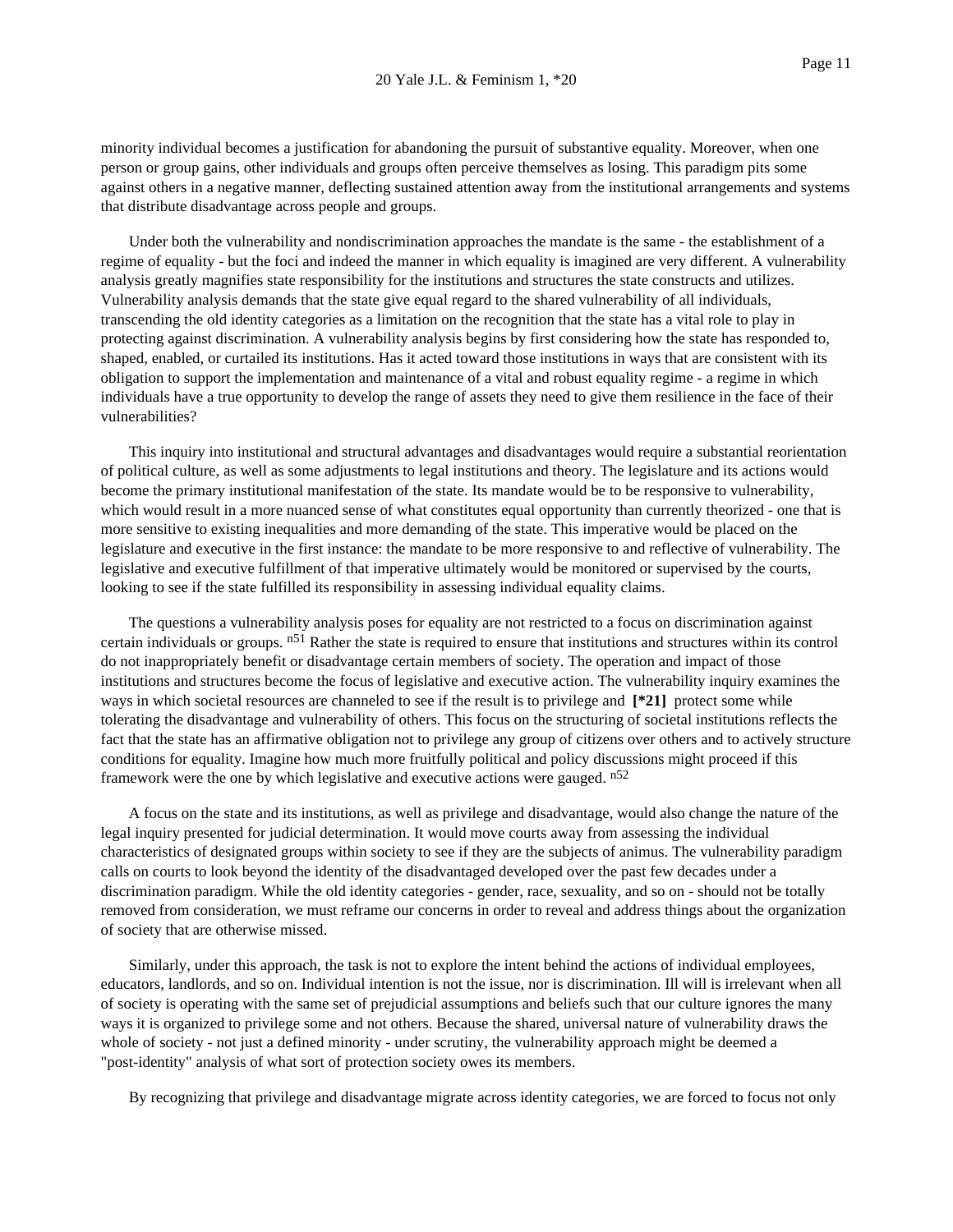on individuals, but also on institutions - the structures and arrangements that can almost invisibly produce or exacerbate existing inequality. n53 A vulnerability approach does not mean that **[\*22]** different treatment, even the conferral of privilege or advantage, is never warranted. It means that if the state confers privilege or advantage, there is an affirmative obligation for it to either justify the disparate circumstances or remedy them.  $n<sup>54</sup>$  This would then be the political and legal culture of equality in which the state and our societal institutions and their actions were judged.

#### VI. A More Positive Equality

Interestingly, the same-sex marriage debates reveal a concrete contemporary application of an approach that is not based on the idea of discrimination against some group, but instead eschews state action that privileges a few while leaving others outside of its protective structure. In some cases, plaintiffs have focused their arguments on the privileges associated with marriage that were denied to same-sex couples. Those benefits are "assets" in a vulnerability thesis material and relational advantages that arose from or were conferred by the way that the institution of marriage has been structured.

In 1999, the Supreme Court of Vermont looked into its own early American history and held that same-sex couples were entitled to receive the legal benefits and protections that were previously only afforded to married couples of opposite sexes. n<sup>55</sup> The court's rationale in extending these benefits (or assets) to same-sex couples derived, not from arguments of formal equality under the Equal Protection Clause, but from a more expansive and earlier notion of equality derived from the experience of colonial America. n<sup>56</sup> The Vermont Constitution's Common Benefits Clause predated the Fourteenth Amendment and was not based on a concept of discrimination, n57 nor was it focused only on protection for a specific category of persons. The Common Benefits Clause states, in part, "that government is, or ought to be, instituted for the common benefit, protection, and security of the people, nation, or community, and not for the particular emolument or advantage of any single person, family, or set of persons, who are a part only of that community ... ." n58

The court distinguished federal jurisprudence from its interpretation of Vermont's Common Benefits Clause, which it characterized as concerned with ends rather than merely means. It noted that federal courts had been "broadly deferential to the legislative prerogative to define and advance governmental ends, while vigorously ensuring that the means chosen bear a just and **[\*23]** reasonable relation to the governmental objective." n59 By contrast, underpinning the Common Benefits Clause was the notion that "the law uniformly afforded every Vermonter its benefit, protection, and security so that social and political preeminence would reflect differences of capacity, disposition, and virtue, rather than governmental favor and privilege."  $n60$ 

Baker v. Vermont's discussion of the Common Benefits Clause is an end-focused analysis. The majority continued, noting that the clause "prohibits not the denial of rights to the oppressed, but rather the conferral of advantages or emoluments upon the privileged." n<sup>61</sup> Further, the Common Benefits Clause, "at its core ... expressed a vision of government that afforded every Vermonter its benefit and protection and provided no Vermonter particular advantage." n62 The majority in Baker did not limit the potential classes whose interests are protected under the Common Benefits Clause to those groups identified by the U.S. Supreme Court as protected under the Constitution. For, as the Court noted, "the plaintiffs are afforded the common benefits and protections of Article 7, not because they are part of a "suspect class,' but because they are part of the Vermont community." n<sup>63</sup> This fact alone compelled the Court to "police" a political process whose product frequently discriminates between citizens in respect to benefits and privileges." n64 Baker employs a creative and positive mode of inquiry in line with the vulnerability approach: It is concerned with whether the state, in fashioning its institutions, acts with equal regard for the shared vulnerability of all its legal subjects.

### Conclusion

Equality must escape the boundaries that have been imposed upon it by a jurisprudence of identity and discrimination, and the politics that has grown up around this jurisprudence. The promise of equality must not be conditioned upon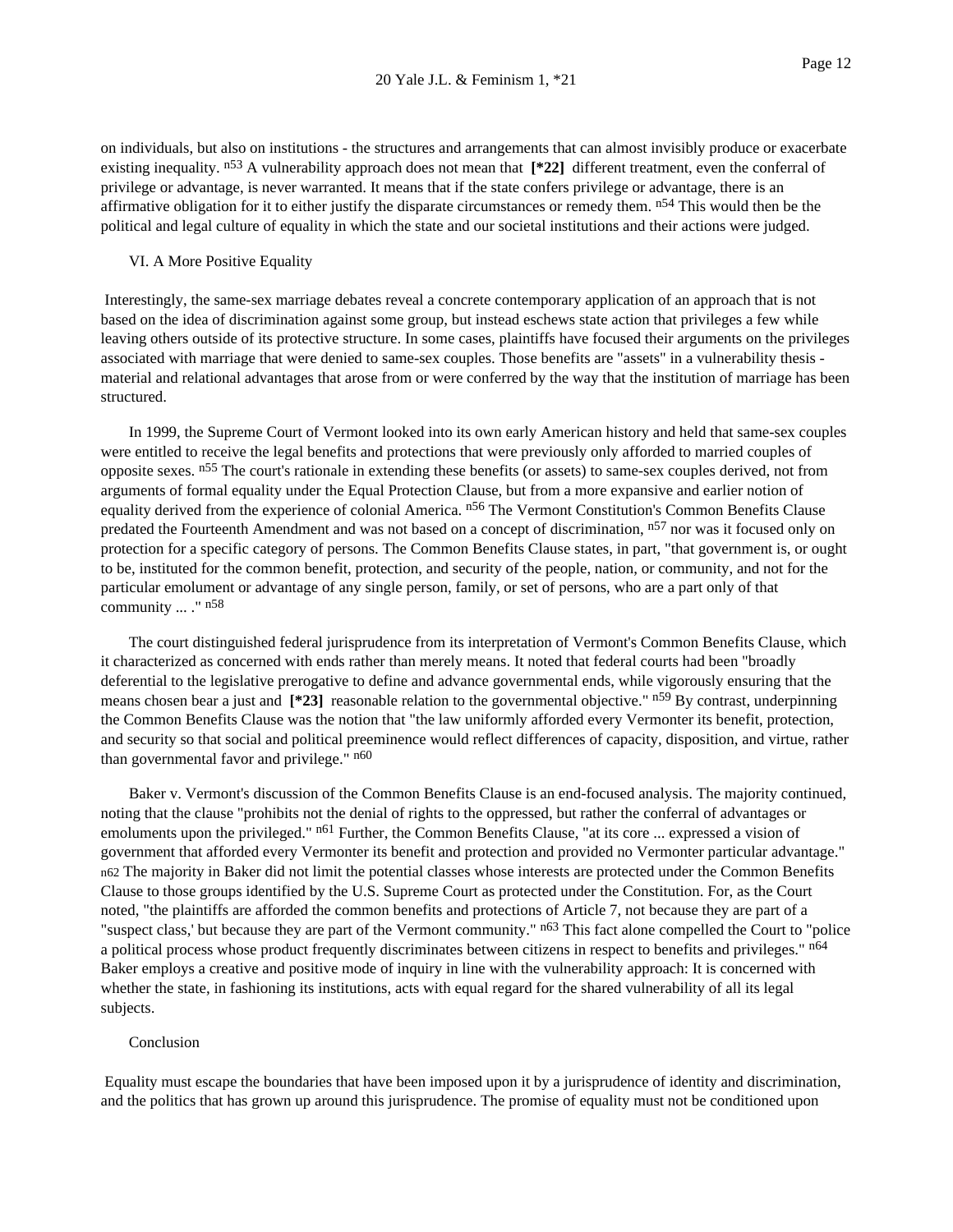belonging to any identity category, nor should it be confined to only certain spaces and institutions, be they deemed public or private. Equality must be a universal resource, a radical guarantee that is a benefit for all. We must begin to think of the state's commitment to equality as one rooted in an understanding of vulnerability and dependency, recognizing that autonomy is not a naturally occurring characteristic of the human condition, but a product of social policy.

## **Legal Topics:**

For related research and practice materials, see the following legal topics:

Constitutional LawEqual ProtectionGeneral OverviewGovernmentsAgriculture & FoodProcessing, Storage & DistributionLabor & Employment LawDiscriminationGender & Sex DiscriminationCoverage & DefinitionsSexual **Orientation** 

# **FOOTNOTES:**

n1. See generally John Locke, Two Treatises of Government (Ian Shapiro, ed., Yale Univ. Press 2003) (1689).

n2. Martha Albertson Fineman, The Illusion of Equality 46 (1991) [hereinafter The Illusion of Equality]; see also Martha Albertson Fineman, The Autonomy Myth: A Theory of Dependency 10 (2004) [hereinafter The Autonomy Myth] ("Equality is manifested in mere formal or legal guarantees of sameness of treatment for individuals.").

n3. Interestingly, in this catalogue, as well as in the law, class is absent as a suspect classification. See San Antonio Indep. Sch. Dist. v. Rodriguez, 411 U.S. 1 (1973) (rejecting the application of strict scrutiny to an education policy allegedly discriminating against students on the basis of class). Class bias would bring economic arrangements into question and, for that reason, would be incompatible with a formal equality analysis that ignores disparate underlying circumstances, including economic inequality.

n4. See, e.g., Fineman, The Illusion of Equality, supra note 2, at 46, 174 (describing how sameness of treatment has failed to provide equality for women in the context of divorce).

n5. Id. at 36-37 (analyzing the economic and social inequalities that persist despite the use of the formal equality model).

n6. See, e.g., John W. Lee III, Class Warfare 1988-2005 Over Top Individual Income Tax Rates: Teeter-Totter From Soak-The-Rich to Robin-Hood-In-Reverse, 2 Hastings Bus. L.J. 47, 147-49 (2006) (analyzing 2005 Census data documenting the growing rich/poor gap in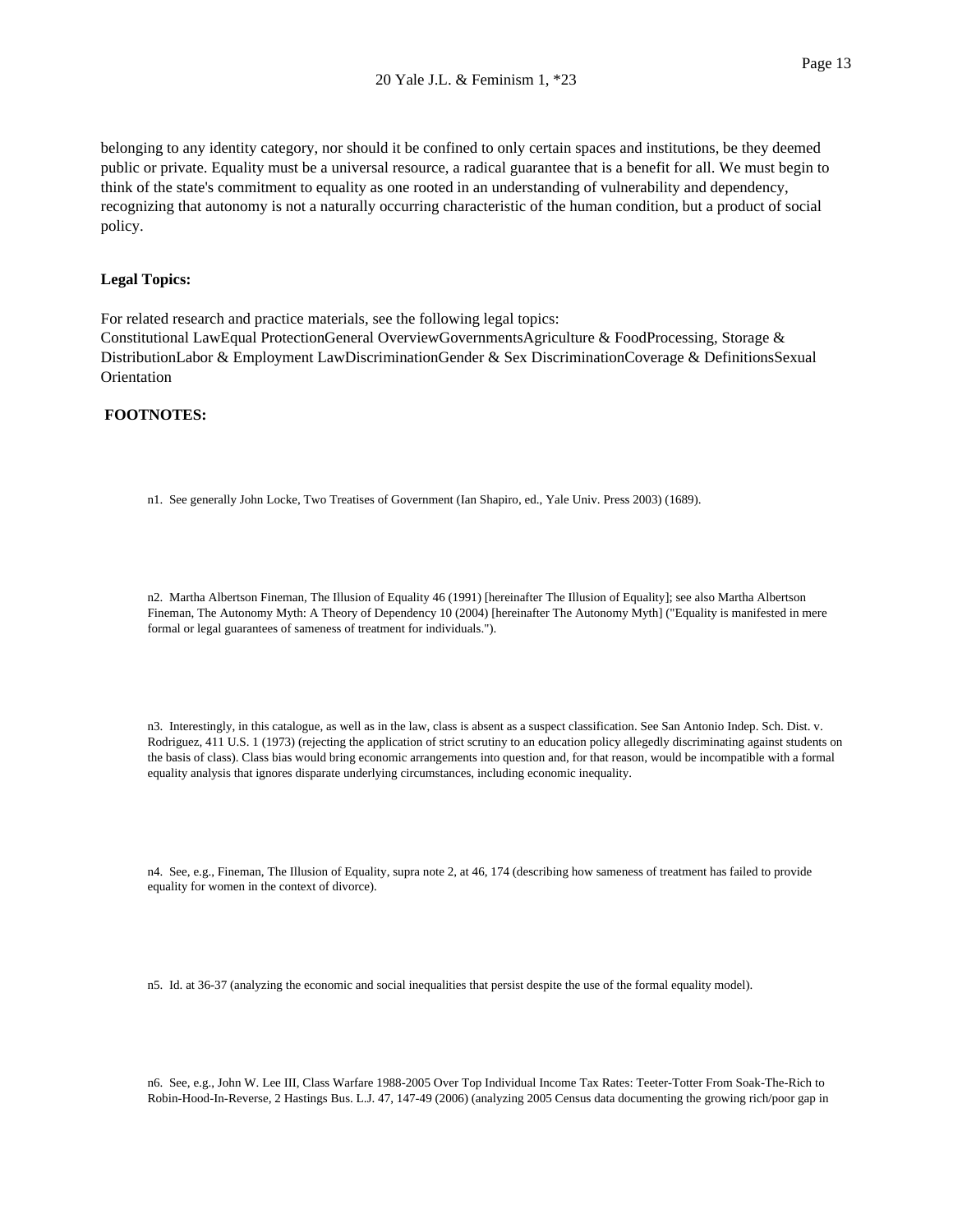American society).

n7. I acknowledge that discrimination does exist, and I do recognize that these personal characteristics might work to complicate the experience of vulnerability for any individual. My claim is merely that discrimination models based on identity characteristics will not produce circumstances of greater equality and may in fact lead to less in many circumstances. For an example of this argument in the context of family law reform, see Chapter Three of Fineman, The Illusion of Equality, supra note 2.

n8. To a great degree, our concept of the private also shields non-governmental actors from equality scrutiny. When deemed to be private actors, there is no state action to prompt constitutional scrutiny. See, e.g., Boy Scouts of America v. Dale, 530 U.S. 640 (2000) (affirming the Boy Scouts of America's First Amendment right to exclude homosexuals from membership in the organization and noting that no constitutional right or law providing public accommodation free from discrimination exists to contest such exclusionary policies). This aspect of the private versus public debate is beyond the scope of this essay, which focuses on state responsibility, particularly insofar as the state is responsible for the creation and maintenance of societal institutions. In this context, the state is an active player and there is no private action exemption.

n9. The family is the quintessential private institution - private in its relationship with both market and state. On the other hand, while the market is cast as public vis-a-vis the family, it is private when paired with the state, a truly chameleon institution. Cf. Iris Marion Young, Impartiality and the Civic Public: Some Implications of Feminist Critiques of Moral and Political Theory, in Feminism, The Public and The Private 421 (Joan B. Landes ed., 1998) (discussing the ways in which privacy rhetoric excludes particular persons and ideas from public discussion).

n10. See Fineman, The Autonomy Myth, supra note 2, at 59, 208.

n11. Id. at 223-25.

n12. See Saskia Sassen, Losing Control? Sovereignty in an Age of Globalization 9-10 (1996) (arguing that globalization has resulted in the partial erosion of the nation-state); see generally Robert O. Keohane, After Hegemony: Cooperation and Discord in the World Political Economy (2d. ed. 2005) (discussing the growth of international trade regimes and neoliberal institutions and the decline of the traditional realist model of nation-state politics).

n13. Sassen, supra note 12, at 8.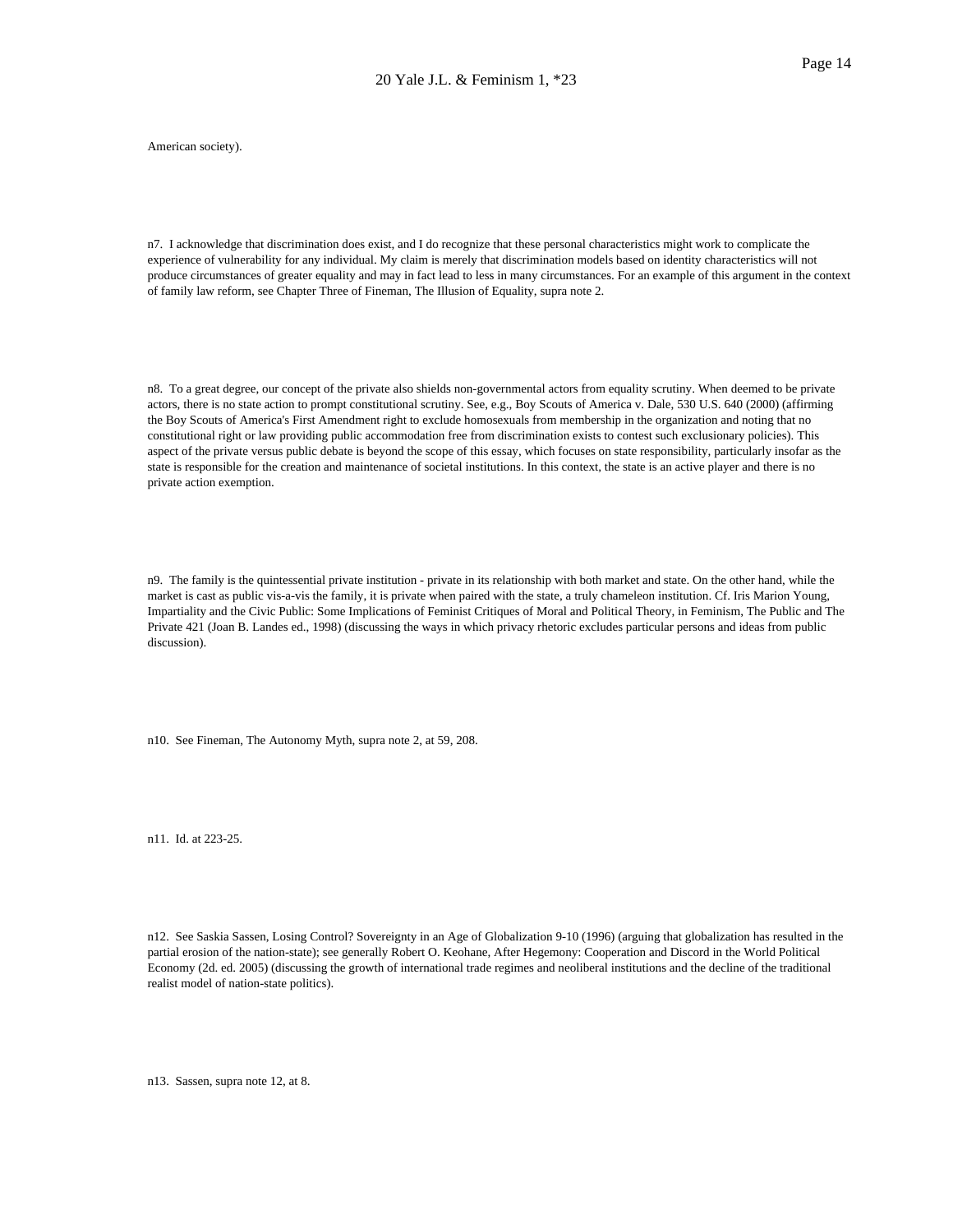n14. The "state" referred to in this analysis is not necessarily the nation-state. The term is used to refer to an organized and official set of linked institutions that together hold coercive power, including the ability to make and enforce mandatory legal rules, and that is legitimated by claim to public authority. In form the "state" could be locally, nationally, transnationally, or internationally organized.

n15. See generally Joan Wallach Scott, Gender and the Politics of History 48-49 (1999) (discussing the ways in which state authority is continually reconstituted and reaffirmed by actions taken in the name of protecting the public and how these actions depend upon a series of gendered exclusions).

n16. See Victor P. Goldberg, The Enforcement of Contracts and Private Ordering, in Handbook of New Institutional Economics, 491, 491 (Claude Menard & Mary M. Shirley eds., 2005) ("The primary purpose of contract law is, most would concede, to facilitate private ordering. The parties are the best judges of their interests and the law should, as much as possible, stay out of the way.").

n17. See, e.g., Robert S. Gilmour & Laura S. Jensen, Reinventing Government Accountability: Public Functions, Privatization, and the Meaning of "State Action," 58 Pub. Admin. Rev. 247, 247-48 (1998) (documenting the increasing trend toward privatization and critiquing the abdication of state responsibility through inaction).

n18. Experience with Halliburton Energy Services in Iraq, for example, may indicate that the private is not always the cheapest. Nor does experience support the notion that private entities are always more efficient or less corrupt than state efforts.

n19. See Fineman, The Autonomy Myth, supra note 2, at 33-35.

n20. See, e.g., Caroline Knowles, Family Boundaries: The Invention of Normality and Dangerousness 108-09 (1996) (discussing popular constructions of children, women, and minorities as vulnerable, pathological, and in a perpetual state of victimhood).

n21. Public health is a fertile area for analysis of vulnerable populations in this mode. For an interesting example of vulnerable population analysis, see Leiyu Shi & Gregory D. Stevens, Vulnerable Populations in the United States (2005). The authors consider vulnerability in the light of multiple, cumulative risk factors in regard to designated groups within society classified as to racial/ethnic background, low socioeconomic status, and lack of health insurance. See id. at 2. The designated population approach is not premised on the universality of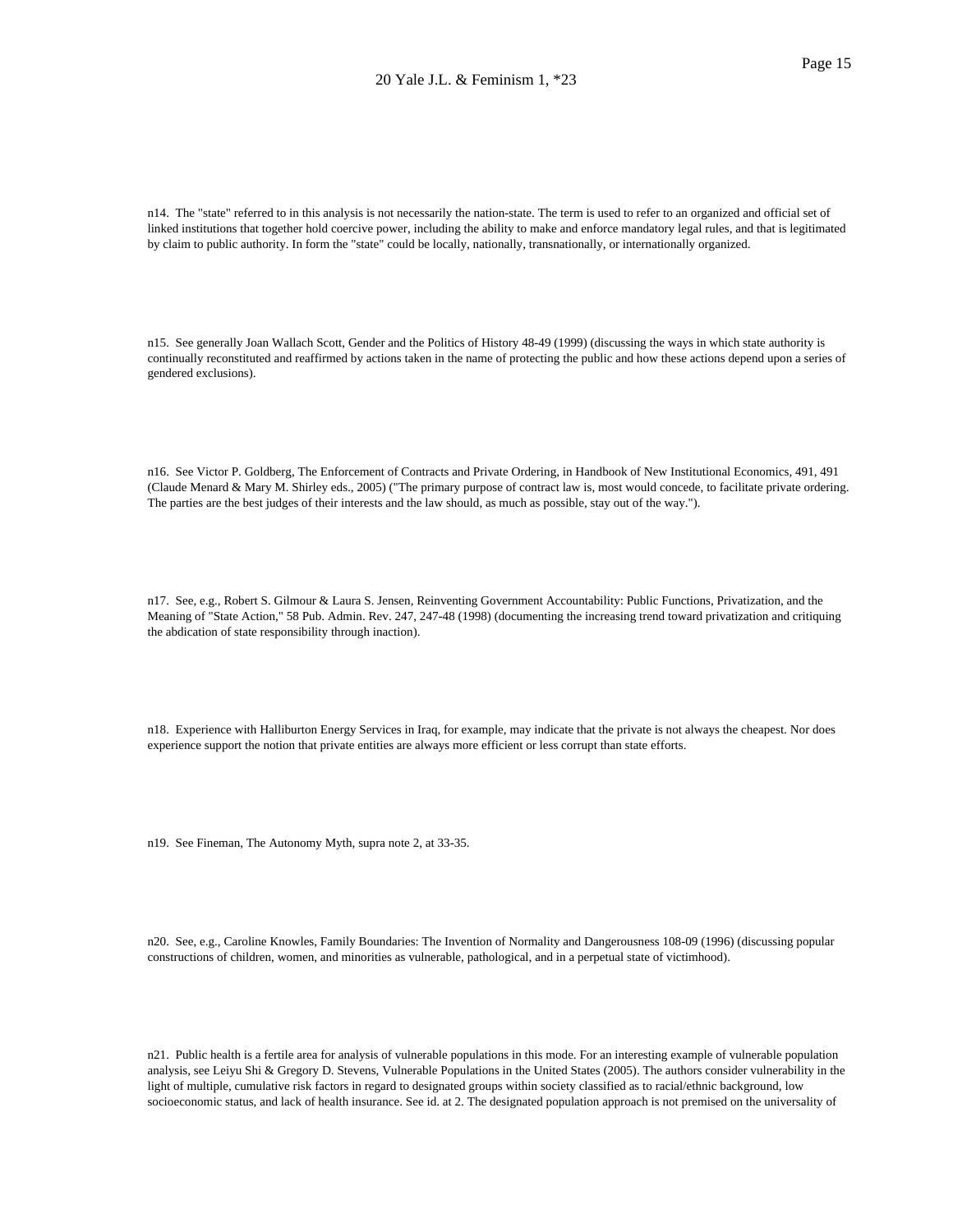vulnerability, as I argue, but is limited to specific categories.

n22. See supra Part I.

n23. For the development of the dependency theory, see generally Fineman, The Autonomy Myth, supra note 2.

n24. As I have earlier defined the term, dependency is deemed "inevitable" when applied to biological or developmental stages of life, and "derivative" when considering the social arrangements inherent in caretaking. The theoretical insight is that caretakers need resources in order to undertake care for children, the ill, the elderly, and so on, and are thus derivatively dependent. Society is structured in such a way as to make the private family the primary source of those resources, resulting in great inequalities, including that other societal institutions that benefited from carework are free to evade responsibility to accommodate or compensate caretakers in any way. See Fineman, The Autonomy Myth, supra note 2, at 57-70.

n25. I understand vulnerability, in its individual universality, to be similar but not identical to inevitable dependency. Whereas both are universal, only vulnerability is constant, while inevitable dependency is episodic, sporadic, and largely developmental in nature.

n26. Environmental disasters are not always beyond society's influence: Human actions can exacerbate environmental threats, as we see with global warming, water pollution, and war. Human-induced environmental catastrophes, as well as institutional failures more generally, raise additional questions about the ability of institutions to mitigate vulnerability.

n27. Vulnerability is like derivative dependency in that it is profoundly shaped by social institutions. However, while only some individuals in society are derivatively dependent as a result of the care work they are assigned or assume, everyone is vulnerable. So, while vulnerability is both inevitable and universal, it is also socially constructed in its particularities.

n28. Fineman, The Autonomy Myth, supra note 2, at 18-20.

n29. For my critique of the liberal subject, see id. at 224-27.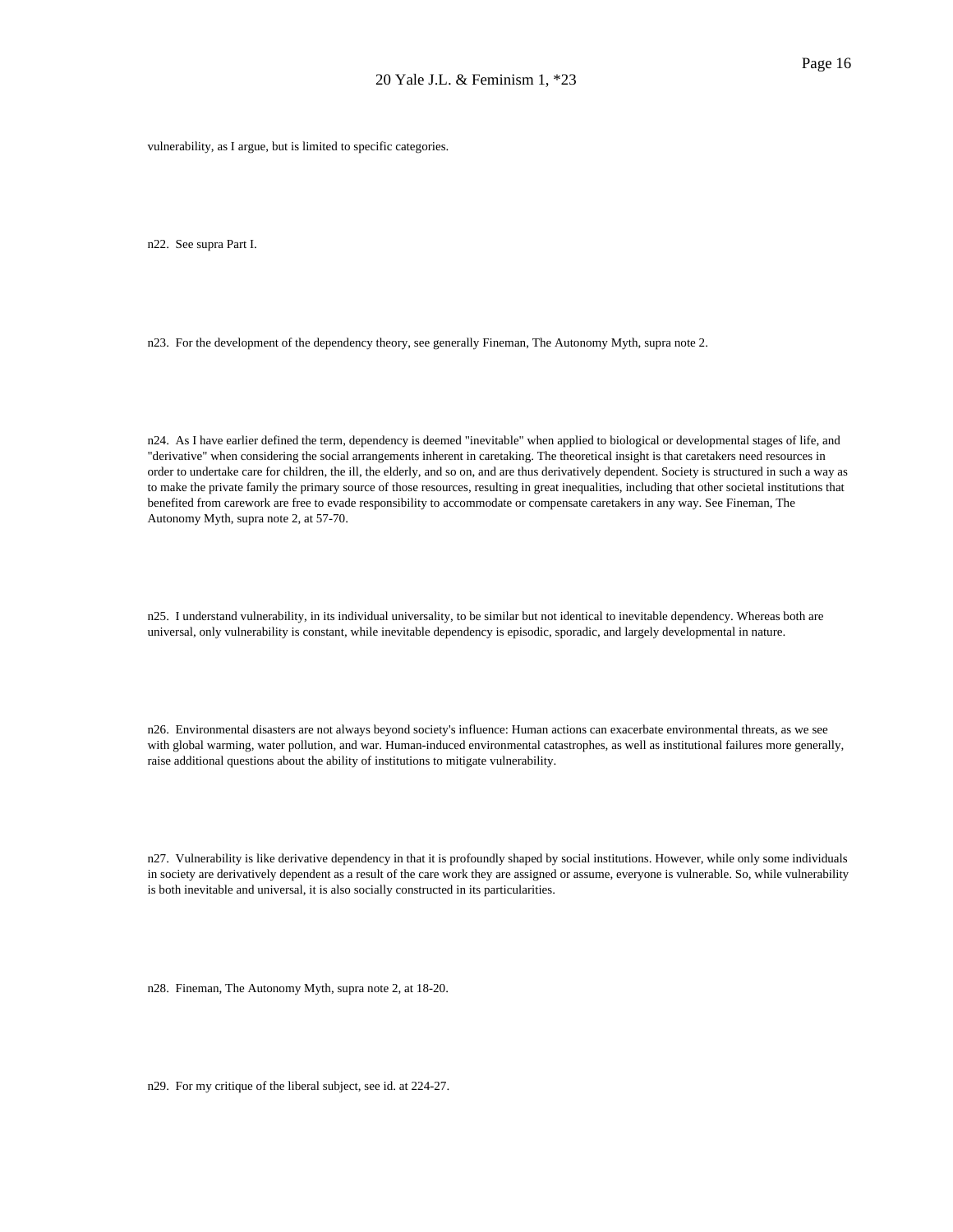n30. See, e.g., id. at 161-75 (discussing feminist critiques of autonomy and the myriad of ways in which social institutions structure individuals' lives).

n31. My conception of vulnerability departs from that of other theorists, such as Judith Butler, who argues for a theory of vulnerability that is preoccupied with the human capacity for loss, death, and tragedy. Butler proposes a framework of grief and suffering as a mechanism of reconsidering the ways in which certain lives become more privileged or valued than others. See Judith Butler, Precarious Life: The Powers of Mourning and Violence 30 (2004). By examining grief and finding ways to grieve, Butler argues that we "might critically evaluate and oppose the conditions under which certain human lives are more vulnerable than others, and thus certain human lives are more grievable than others." Id. However, Butler's theory stops short of calling for restructuring our institutions in ways that reflect our vulnerability. Because institutions are simultaneously constituted by and producers of vulnerability, we must continually challenge these institutional practices and the meting of social resources. Thus, where Butler remains suspicious of "governmentality" and the ways in which the state intervenes to protect the population, my theory of vulnerability requires an active engagement with these institutions precisely because they are vulnerable and receptive to demands. For example, Butler does not challenge the ways in which the formal equality model and anti-discrimination framework perpetuate inequality and mask vulnerability under the guise of autonomy. See id. at 25-26.

n32. These institutions in combination with the legal and governmental structures that bring them into existence and monitor their activities constitute the state as I conceive of it. See supra p. 6.

n33. See Bryan S. Turner, Vulnerability and Human Rights 25-44 (2006). Turner recognizes the importance of a vulnerability analysis in the development of international institutions that are receptive to human needs. However, Turner's theory of vulnerability focuses on the ways in which human rights abuses create vulnerability and prevent institutions from effectively protecting the population.

n34. This discussion on systems addressing vulnerability builds on Peadar Kirby, Vulnerability and Violence (2006). In discussing resilience, Kirby builds on earlier definitions that understood resilience as "enabling units such as individuals, households, communities and nations to withstand internal and external shocks." Id. at 55 (quoting the United Nations Economic Commission for Latin American and the Caribbean).

n35. Id. at 55. Kirby identifies a fourth category: environmental assets. He notes that this set of assets is often overlooked due to the prevalence of economic analysis, which in its neoclassic form gives "priority to monetary value and which, by and large, treats environmental assets as "externalities.'" Id. at 69. Systems and institutions falling into this category include those addressing issues of global warming, bio-diversity, wildlife, and natural resources that affect individuals and societies worldwide. Id. At 69-72.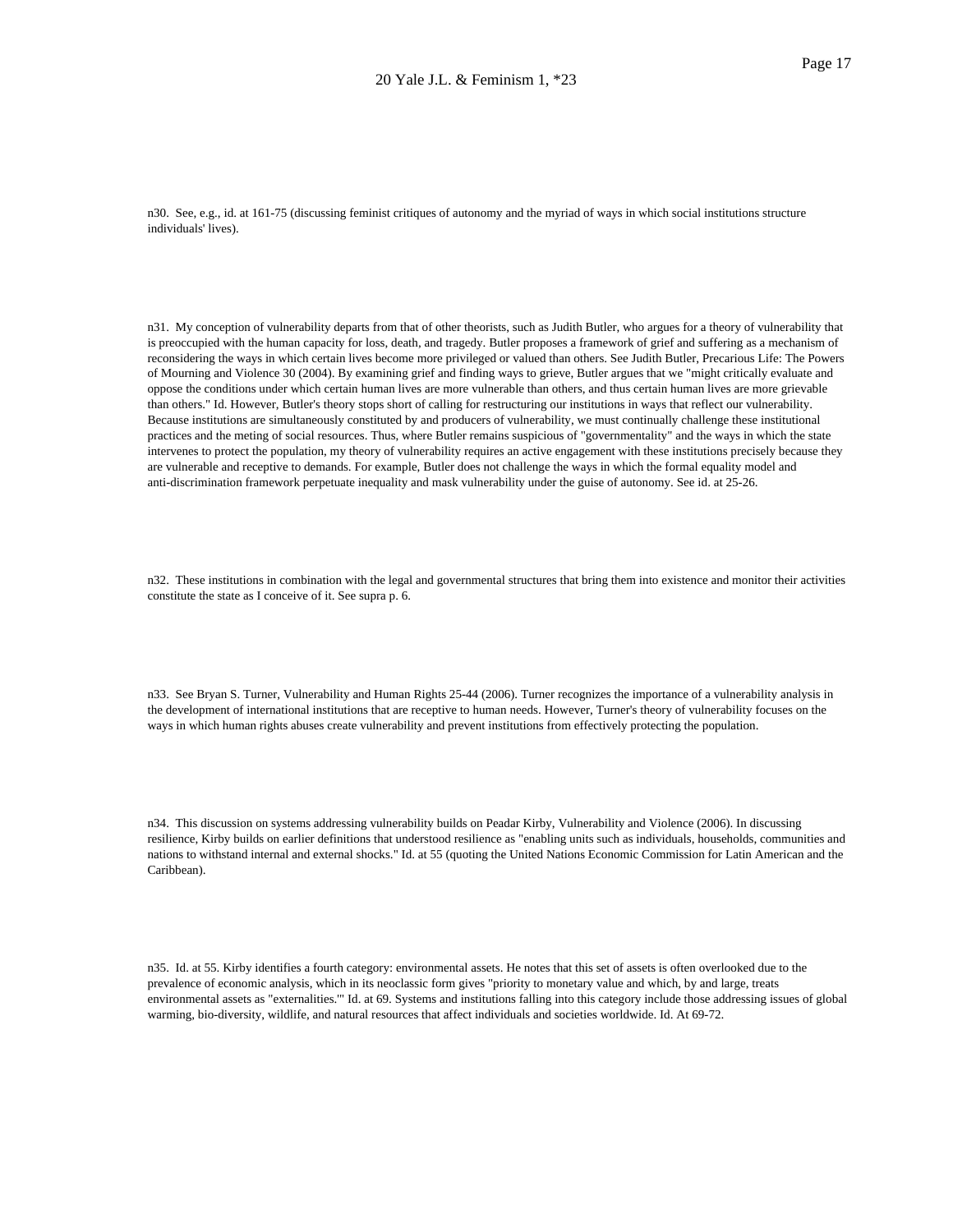n36. Id. at 54-55.

n37. Kirby notes that residential property is the single biggest asset class, accounting for forty to sixty percent of total household wealth in Europe and around 30 percent in the United States. He warns that a crisis in the housing market could be worse than a depression, a warning that seems prescient in view of the recent world-wide crisis generated by the sub-prime debacle. Id. at 59.

n38. Id. at 60. This aspect of Kirby's work reflects some dimensions of Amartya Sen's analyses. He notes that Sen does not address vulnerability, but emphasizes capabilities and what constitutes "well-being" in a way that "highlights important dimensions of what we can call the social production of resilience." Id. at 55. I believe Kirby's multiple asset-conferring institutional analysis is richer and more helpful in articulating a basis for state responsibility than is the Sen focus on the development of individual capabilities. In setting out a system approach in which a variety of structures confer different, complementary types of assets, Kirby is reaching for robust categories that capture the complex dimensions of the idea of resilience. Id.

n39. Martha Nussbaum has argued that social justice is best achieved through a "capabilities" based approach. See, Martha C. Nussbaum, Frontiers of Justice: Disability, Nationality, Species Membership 70, 164 (2006). Nussbaum argues that situations of substantial dependence, for example that of a person in a vegetative state or a person who is permanently confined to a wheelchair, result in certain individuals requiring more resources than others. Id. at 164-65. The capabilities approach attempts to define a minimum level of human capability "in a way informed by an intuitive idea of a life that is worthy of the dignity of the human being." Id. at 70. By focusing on the base level of human worth and defining the components of that life, Nussbaum's theory perpetuates social inequality in potentially dangerous ways. Enabling society or even individuals to define what does and does not constitute a valuable life echoes with arguments historically resulting in eugenics, discrimination, and social inequality. As such, Nussbaum's theory of dependency and human capabilities fails to capture the benefits of a vulnerability approach that challenges social inequalities while maintaining an ethic of universal applicability.

n40. Kirby, supra note 38, at 60.

n41. Id. at 64-69.

n42. It would be interesting in future work to broaden the idea of asset categories. Perhaps distinctions between asset-conferring, asset-preserving, and asset-enhancing systems would be helpful. Also relevant to the idea of resilience, and for that reason eminently worthy of study, are those institutions that do not confer individual assets per se, but provide some collective social good, such as maintaining order. In this category would be the criminal justice system and the armed services. Of further interest are the systems designed with institutions, not individuals, as the primary regulatory objects. Such systems guide capital and nation states in accumulation and consolidation, and determine the range and viability of international interactions and relations. I would place international treaties and United Nations conventions in this system, since they are directed toward the governance of collective entities. Individuals might be benefited through such systems, but they are not perceived as their primary objective.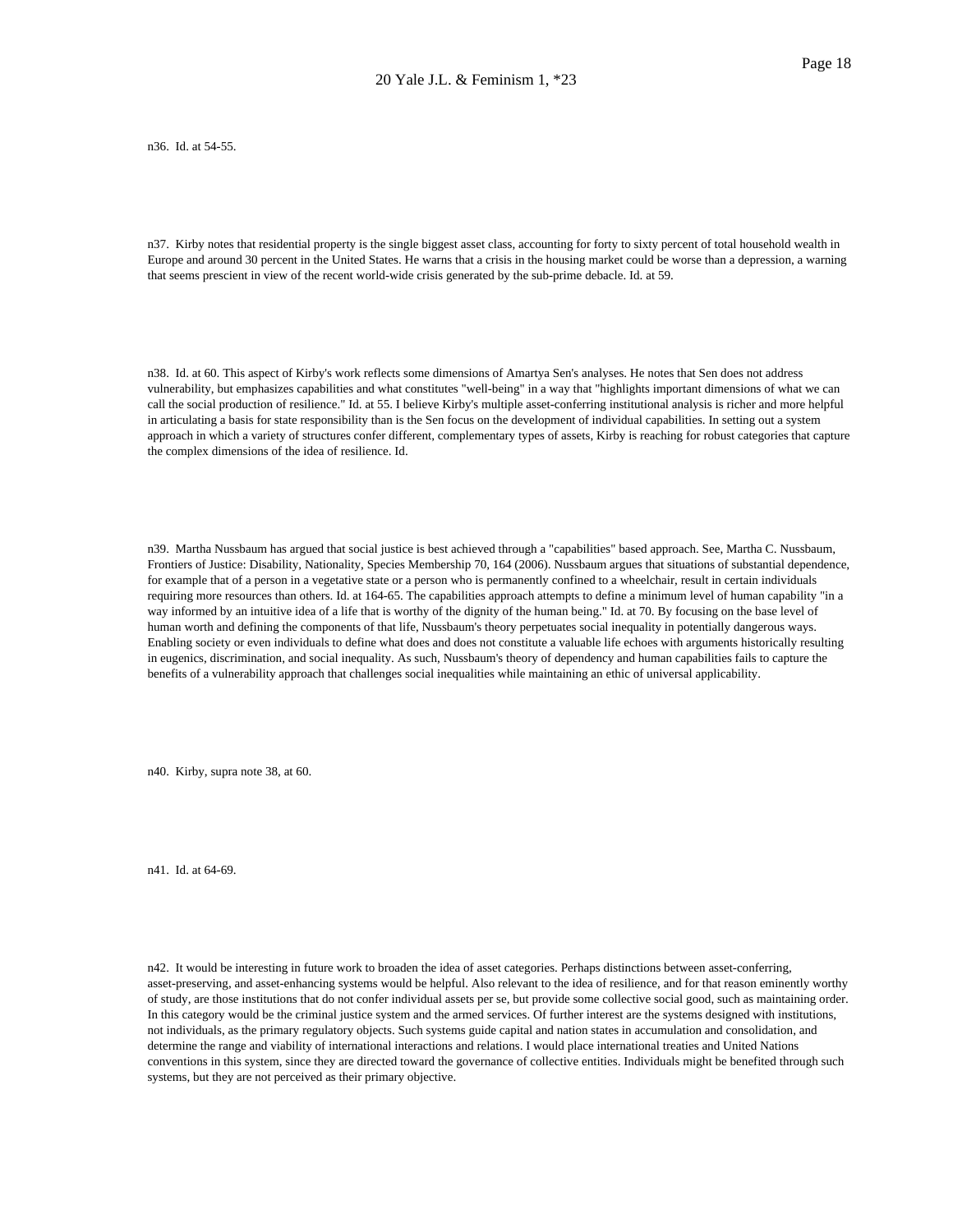n43. See, e.g., Angela P. Harris, Race and Essentialism in Feminist Legal Theory, 42 Stan. L. Rev. 581, 587 (1990) ("Feminists have adopted the notion of multiple consciousness as appropriate to describe a world in which people are not oppressed only or primarily on the basis of gender, but on the bases of race, class, sexual orientation, and other categories in inextricable webs."); see also id. At 588-89, 598, 601 (critiquing gender essentialism).

n44. See Judy Scales-Trent, Black Women and the Constitution: Finding Our Place, Asserting Our Rights, 24 Harv. C.R.-C.L. L. Rev. 9 (1989) (focusing on the intersections of race and gender for black women in light of the various standards of review under the Equal Protection Clause).

n45. See Martha Albertson Fineman, The Neutered Mother, The Sexual Family, and Other Twentieth Century Tragedies 101-10 (1995) (discussing mothers of all races characterized as deviant for their rejection of the patriarchal form of family).

n46. See supra notes 4-7 and accompanying text.

n47. Affirmative action plans are premised on the anti-discrimination model. They are perceived as temporary adjustments to the formal equality paradigm necessitated by past discrimination. Since they are based on historic individual identity categories, they do not focus us on institutions, which is where we need to direct our attention if we are to address the more complicated forms of disadvantage we face in a post-equality society.

n48. See Fineman, The Autonomy Myth, supra note 2, at 34.

n49. See supra pp. 6-7.

n50. See supra Part I.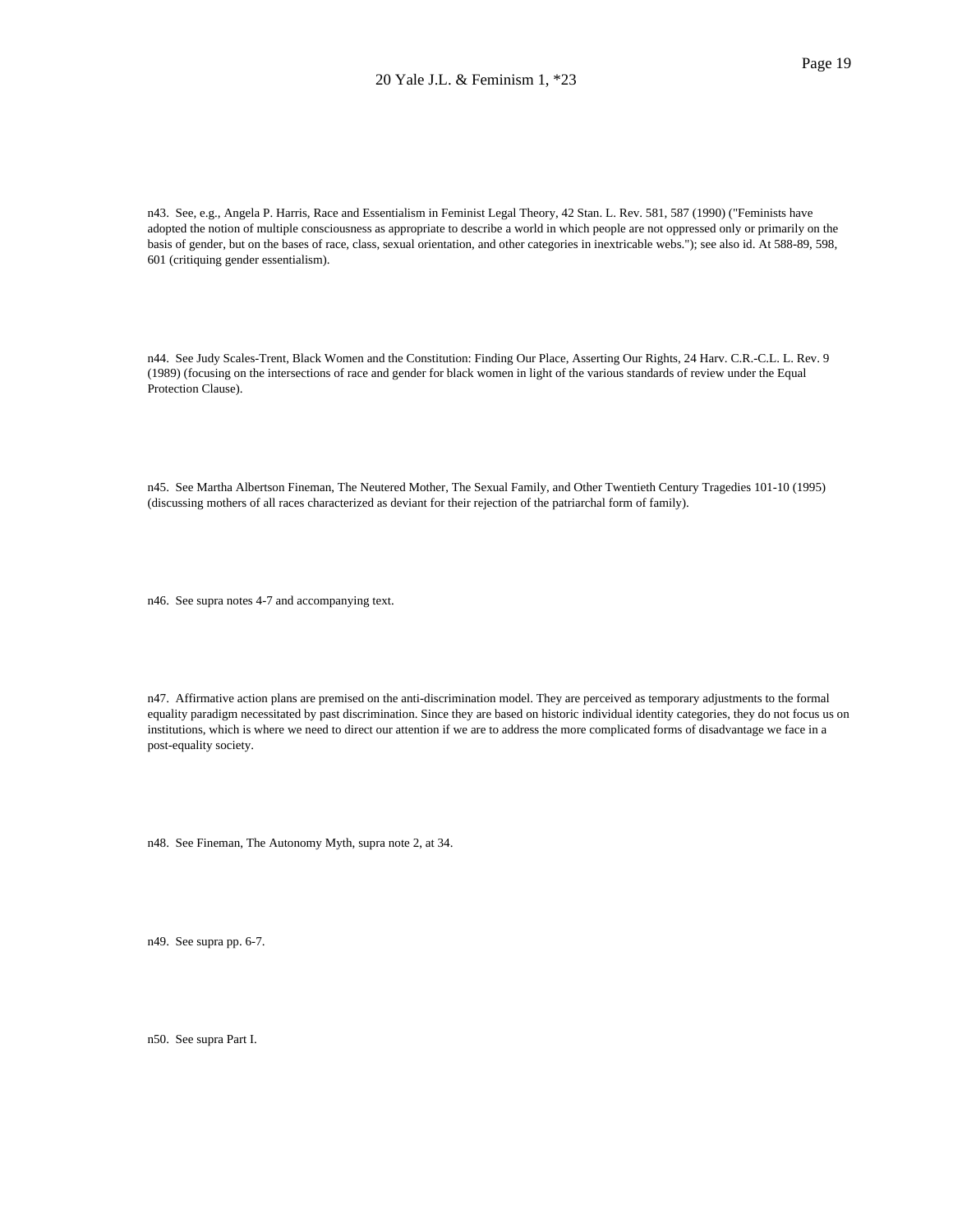n51. This also helps to problematize the claim that because some members of a group succeed, the system is functioning appropriately and need not be monitored or transformed.

n52. A fundamental question about our current societal arrangements that might spark controversy would begin with a consideration of why we organize work and wealth the way we do. I would like to see a discussion in state legislatures and Congress asking such questions about the workings of the law itself as: Why do we privilege contract over status, market over family or individual? Why does law divide up the market analytically and put its various parts in competition with each other: corporation versus workers versus consumers versus government? Why aren't all corporation constituencies represented in corporate governance, and why are only shareholders viewed as stakeholders? Why do we accept the idea of a minimum wage, but view as incomprehensible the idea that there might be a maximum wage under law? Why do we have a fictitious public-private divide imposed on the family and in employment? Lawmakers in other countries ask such questions and respond to them in their policy-making.

At a minimum the vulnerability approach would be premised on the idea that it is inappropriate for the state and its institutions to protect and privilege some, to shield them or to mediate their vulnerability through the creation and maintenance of societal institutions, and it would force us to uncover the ways the state allows some to struggle with vulnerability and dependency.

n53. The concept of vulnerability also allows us to avoid the argument based in the theme of individual responsibility that there is no longer any problem in the United States since certain individuals from protected identity groups have experienced successes.

n54. The current prevailing perspective is that state action of this type is inappropriate. We are a people embedded in a national ideology of individualism that is protective of individual liberty and composed of mandates about individual responsibility, state non-intervention, and negative rights.

n55. Baker v. State, 744 A.2d 864 (Vt. 1999).

n56. Id. at 876-77.

n57. Id. at 877-78.

n58. Vt. Const. ch. I, art. 7.